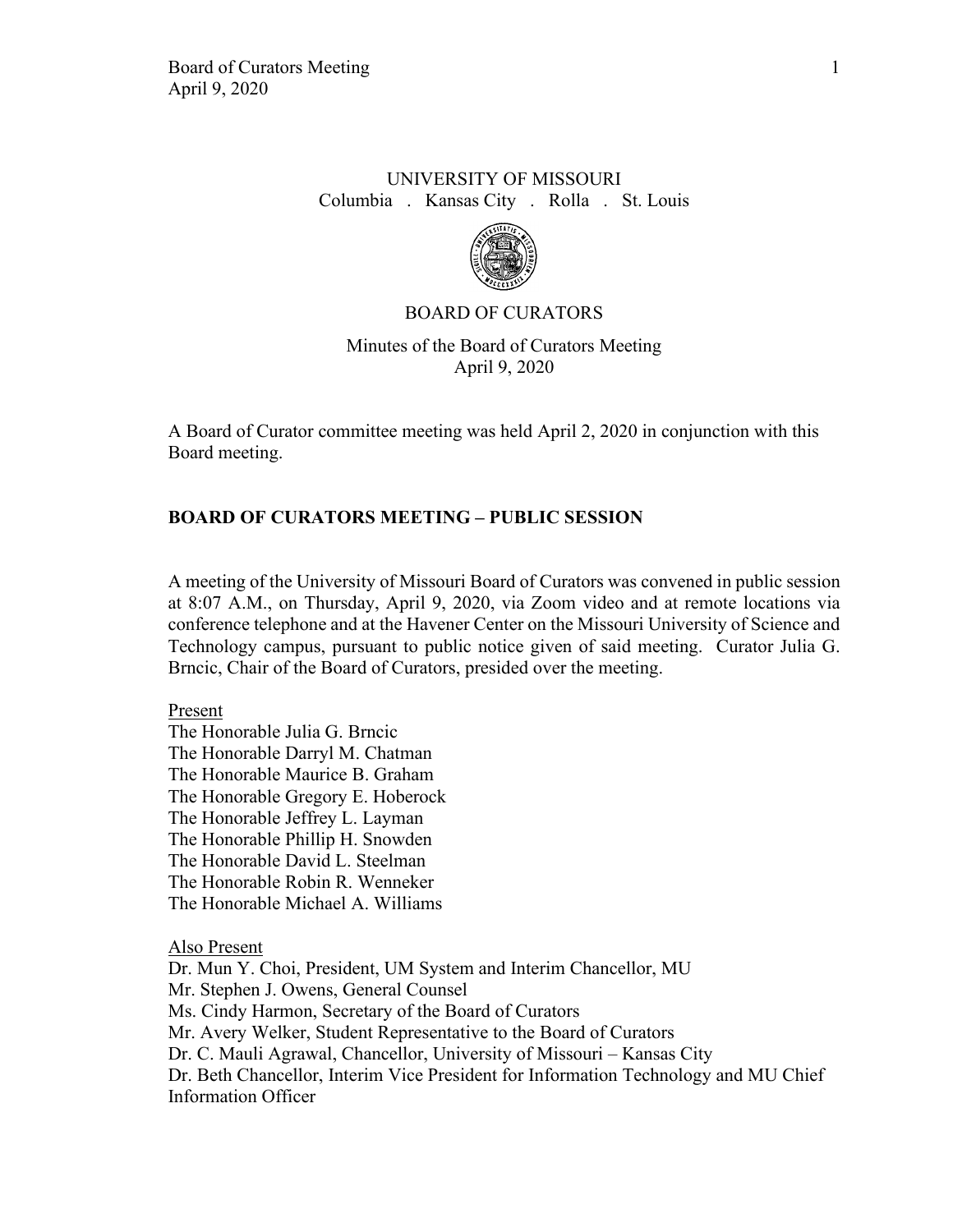- Mr. Jonathan Curtright, Chief Executive Officer, MU Health Care
- Dr. Mohammad Dehghani, Chancellor, Missouri University of Science and Technology
- Ms. Kamrhan Farwell, Chief Marketing and Communications Officer
- Ms. Marsha Fischer, Associate Vice President for Human Resources and Chief Human Resources Officer
- Dr. Steven W. Graham, Senior Associate Vice President for Academic Affairs
- Ms. Christine Holt, Chief of Staff, UM System
- Ms. Michelle M. Piranio, Chief Audit and Compliance Officer
- Mr. Ryan D. Rapp, Vice President for Finance and Chief Financial Officer
- Dr. Kristin Sobolik, Interim Chancellor for University of Missouri-St. Louis
- Dr. Marshall Stewart, Vice Chancellor, Extension and Engagement
- Mr. Christian Basi, Director of Media Relations
- Media representatives

### **General Business**

University of Missouri Board Chair's Remarks – presented by Chair Brncic

Chair Brncic thanked all faculty, staff and students for their flexibility and hard work in continuing our educational mission during the COVID-19 crisis. It is vital to maintain a sense of solidarity at this time and focus on student success and helping Missourians overcome the difficulties during this challenging time.

University of Missouri System President's Report – presented by President Choi (slides on file)

President Choi presented how the UM System is coming together during this unprecedented time.

President Choi asked Matt Gunkel to present a report of the eLearning rapid transition during the COVID-19 crisis, summer session plans and preparations for the fall 2020 semester.

President Choi also asked Dr. Mary Beck and Dr. Steve Whitt from MU Health Care to present a report of COVID-19 response efforts locally and outreach across the state.

Student Representative to the Board of Curators Report – presented by Avery Welker

Student Representative Welker discussed a resolution passed by the Intercampus Student Council (ISC) in support of leadership for taking care of students during this pandemic.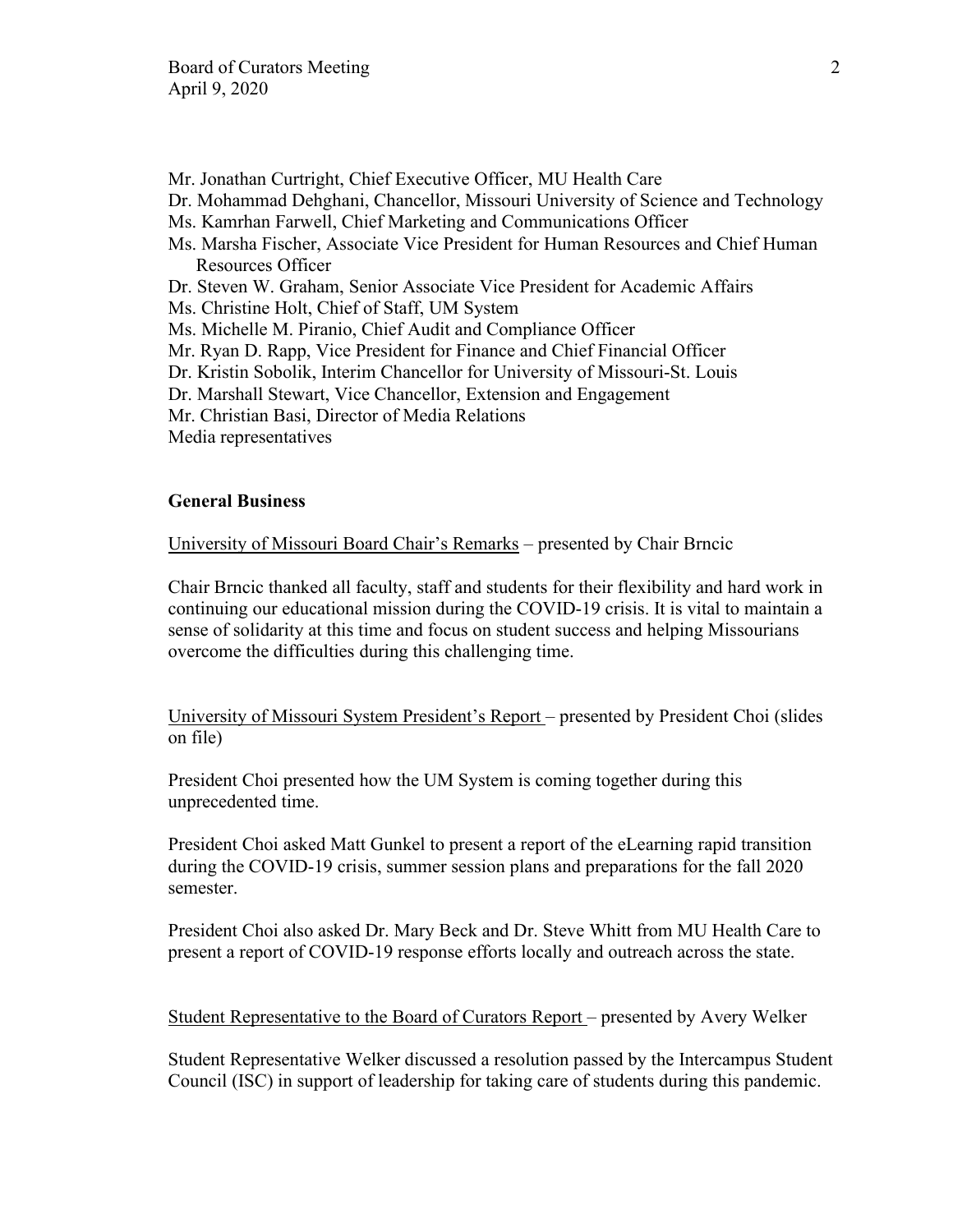# Approval of Board of Curators Executive Committee, Standing Committees, and Appointments, 2020

It was recommended by Chair Brncic, moved by Curator Graham and seconded by Curator Hoberock, that the following Board of Curators Executive Committee, Standing Committees, and appointments be approved for 2020:

#### **Executive Committee**

Julia G. Brncic, Chair Maurice B. Graham David L. Steelman

### **Academic, Student Affairs, Research and Economic Development Committee**

Darryl M. Chatman, Chair Greg E. Hoberock Jeff L. Layman Phil H. Snowden

#### **Audit, Compliance and Ethics Committee**

Jeff L. Layman, Chair Maurice B. Graham David L. Steelman Robin R. Wenneker

#### **Governance, Compensation and Human Resources Committee**

Michael A. Williams, Chair Darryl M. Chatman Jeff L. Layman Phil H. Snowden

### **Finance Committee**

David L. Steelman, Chair Darryl M. Chatman Greg E. Hoberock Michael A. Williams

# **Health Affairs Committee**

Maurice B. Graham, Chair Ronald G. Ashworth (non-curator) John R. Phillips (non-curator) David L. Steelman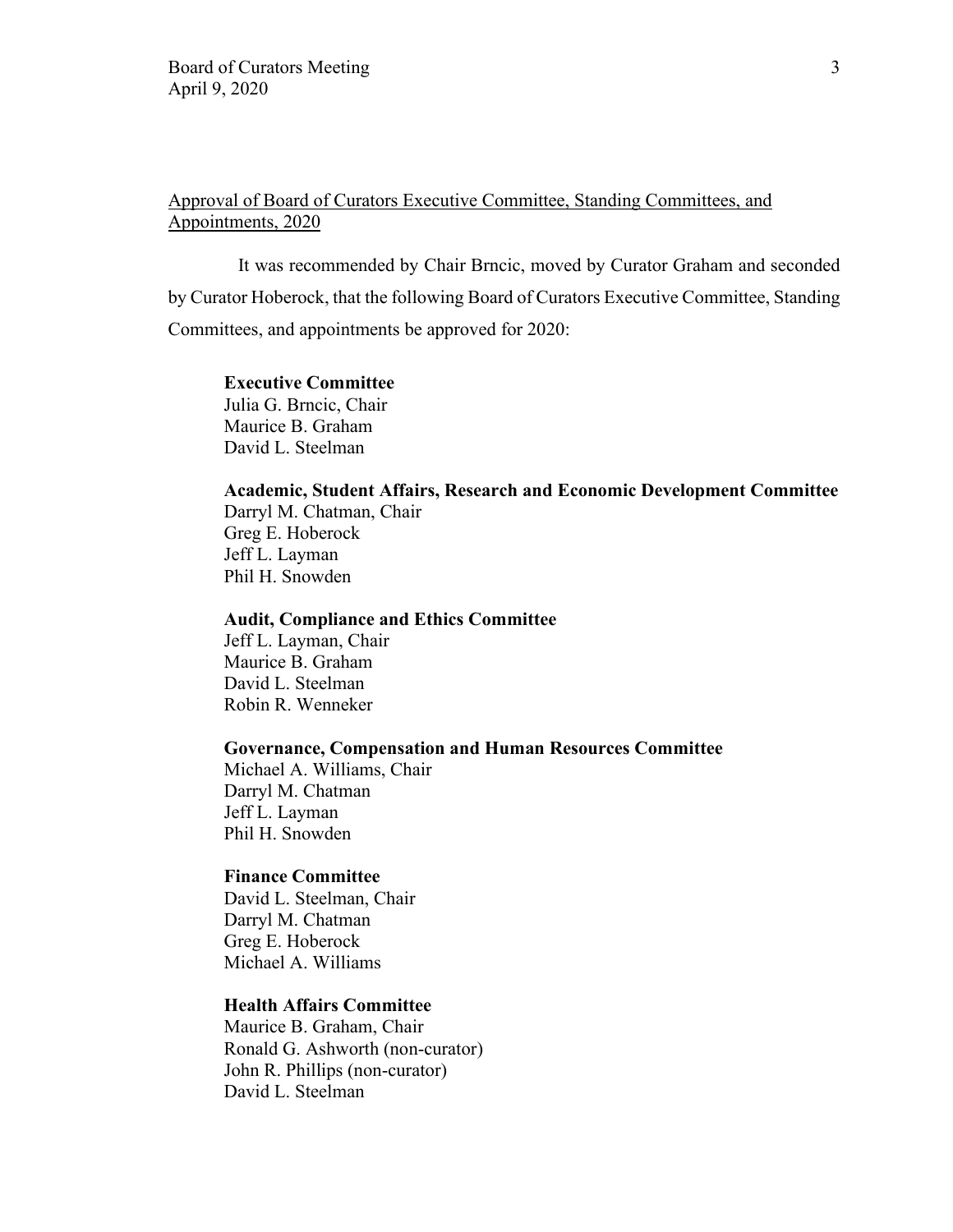Robin R. Wenneker Michael A. Williams

The motion carried unanimously (9-0) by voice vote with no abstentions.

### 2021 Board of Curators Meeting Calendar

It was recommended by Chair Brncic, endorsed by President Choi, moved by Curator Graham and seconded by Curator Hoberock, that the proposed 2021 Board of Curators meeting calendar be approved as follows:

### PROPOSED 2021 BOARD OF CURATORS MEETING CALENDAR

| DAY(S)                  | DATE(S)     | <b>LOCATION</b>    |
|-------------------------|-------------|--------------------|
| Thursday                | February 4  | $UM - Columbia$    |
| Thursday                | April 22    | Missouri S&T       |
| Thursday-Friday         | June 24-25  | Columbia, Missouri |
| Wednesday (Finance Cte) | September 1 | $UM - Kansas City$ |
| Thursday                | September 2 | $UM - Kansas City$ |
| Thursday                | November 18 | $UM - St. Louis$   |

The motion carried unanimously (9-0) by voice vote with no abstentions.

Review of Consent Agenda – No discussion.

#### **Consent Agenda**

It was endorsed by President Choi, moved by Curator Brncic and seconded by Curator Graham, that the following items be approved by consent agenda:

#### **CONSENT AGENDA**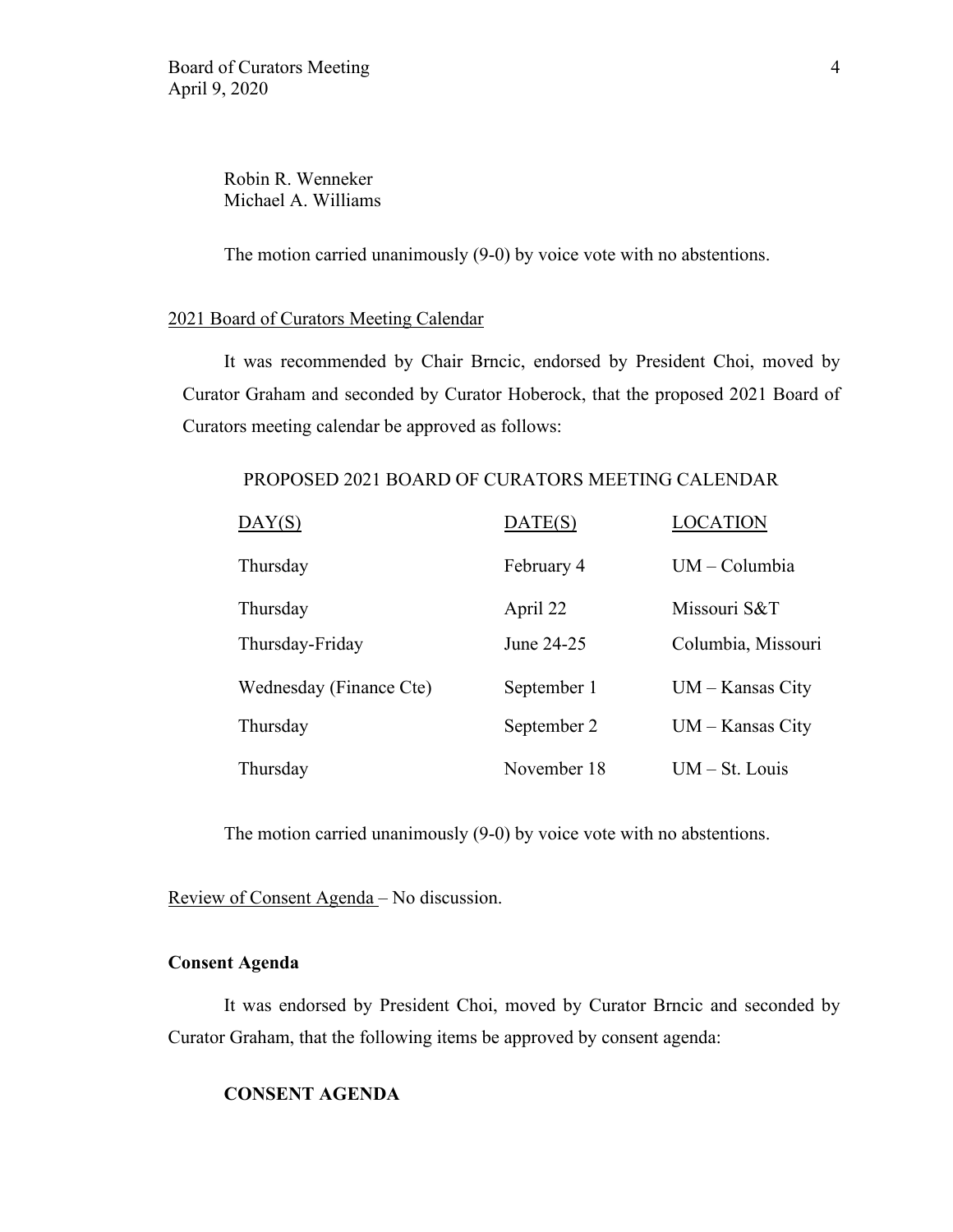# Action

- 1. Minutes, February 6, 2020 Board of Curators Meeting
- 2. Minutes, January 29 and 30, 2020 Board of Curators Committee Meetings held in conjunction with the February 6, 2020 Board Meeting
- 3. Minutes, February 28, 2020 Board of Curators Special Meeting
- 4. Minutes, March 16, 2020 Board of Curators Executive Committee Meeting
- 5. Degrees, Spring Semester 2020 for all Campuses
- 6. Amendment, Collected Rules and Regulation 10.050, Standing Committees
- 7. Amendment, Collected Rules and Regulation 330.015, Policy on Conflict of Interest
- 8. Amendment to the Employee Retirement Investment Plan (ERIP) and the 457(b) Eligible Deferred Compensation Plan
- 1. Minutes, February 6, 2020 Board of Curators Meeting as provided to the curators for review and approval.
- 2. Minutes, January 29 and 30, 2020 Board of Curators Committee Meetings held in conjunction with the February 6, 2020 Board Meeting – as provided to the curators for review and approval.
- 3. Minutes, February 28, 2020 Board of Curators Special Meeting as provided to the curators for review and approval.
- 4. Minutes, March 16, 2020 Board of Curators Executive Committee Meeting as provided to the curators for review and approval.
- 5. Degrees, Spring Semester 2020 for all Campuses –

That the action of the President of the University of Missouri System in awarding degrees and certificates to candidates recommended by the various faculties and committees of the four University of Missouri System campuses who fulfill the requirements for such degrees and certificates at the end of the Spring Semester 2020, shall be approved, and that the lists of said students who have been awarded degrees and certificates be included in the records of the meeting.

6. Amendment, Collected Rules and Regulations 10.050, Standing Committees –

That the Collected Rules and Regulations 10.050, Standing Committees be amended as indicated in the attached documents (please see below).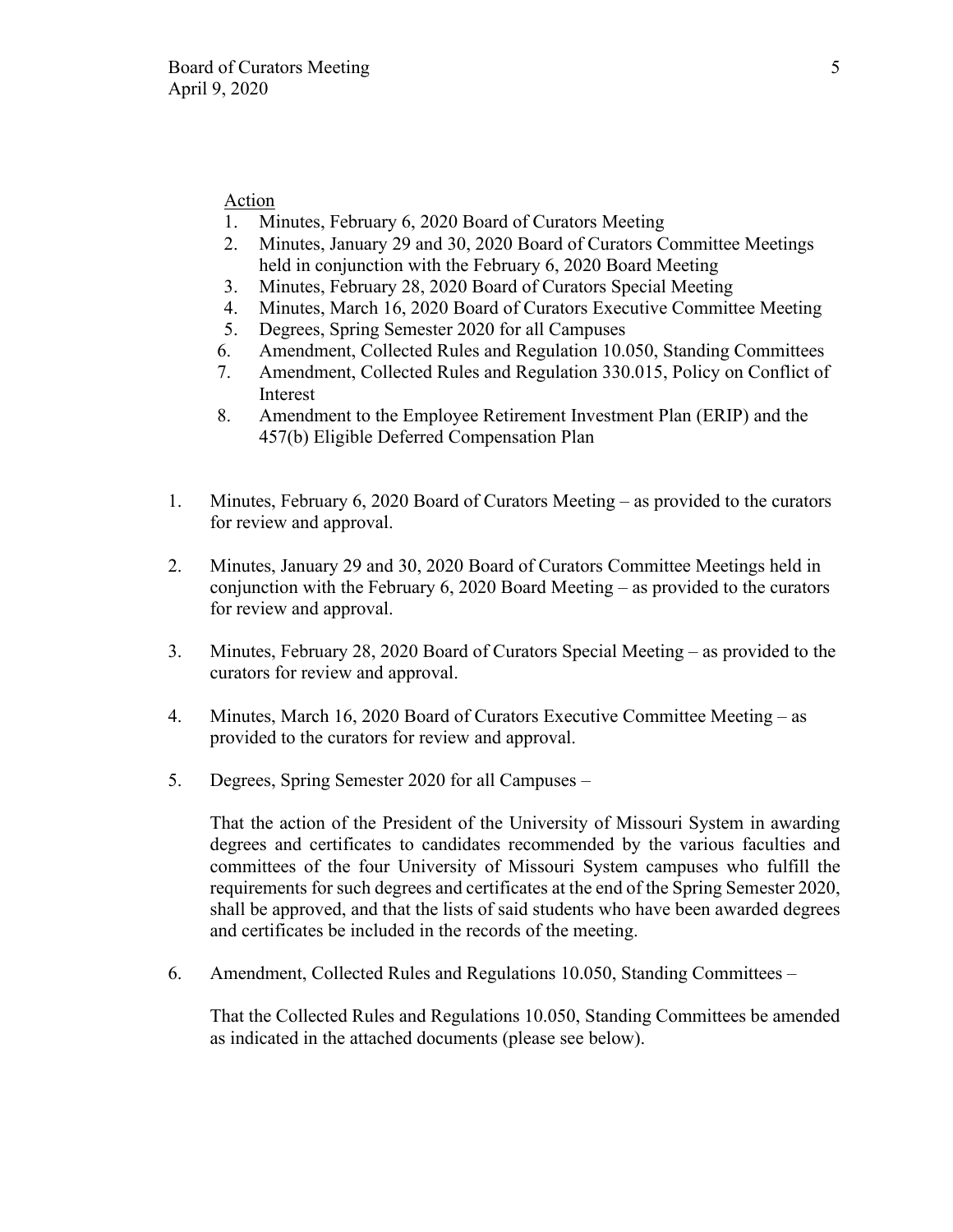#### **Chapter 10: Board of Curators**

#### **10.050 Standing Committees**

Bd. Min. 11-10-67, p. 33,579; Amended 8-6-71, p. 35,988; Amended 5-23-03; Amended 9-9-04; Amended 3-23-06, Amended 7-21-06, Amended 10-6-06, Amended 4-6-07, Amended 6-1-07, Amended 2-6-09, Amended 9-24-10, Amended 5-19-11, Amended 4-15-16, Amended 9-15-16, Amended Bd. Min. 2-1-18; Amended Bd. Min. 2-6-20; Amended Bd. Min. 4-9-20.

The Chair of the Board of Curators, subject to the approval of the Board, shall appoint the following standing committees: ACADEMIC, STUDENT AFFAIRS, RESEARCH AND ECONOMIC DEVELOPMENT COMMITTEE; AUDIT, COMPLIANCE AND ETHICS COMMITTEE; GOVERNANCE AND COMPENSATION AND HUMAN RESOURCES COMMITTEE; FINANCE COMMITTEE; and HEALTH AFFAIRS COMMITTEE. In the event a new Curator(s) takes office prior to the next regular Board meeting, the Board Chair has the authority to temporarily appoint the new Curator(s) to standing committees. Their permanent appointment shall be subject to the approval of the Board at the next regular Board meeting. The Board Chair shall designate one member of each committee as committee chair. The Chair of the Board shall consider in making such appointment that no committee should be left without continuity. If a committee chair is unavailable for a meeting, they shall have the ability to designate a temporary appointment as committee chair or the Board Chair may designate the temporary appointment if the committee chair is unable to.

#### A. **Academic, Student Affairs, Research and Economic Development Committee -**

The Academic, Student Affairs, Research and Economic Development Committee may have referred to it matters relating to curricula, faculty, students, research and economic development and intercollegiate athletics.

#### B. **Audit, Compliance and Ethics Committee -**

The Audit Committee will assist the Board of Curators in fulfilling its oversight responsibilities relating to: the integrity of the University's financial statements, the systems of internal control, the performance of the University's independent auditors and internal audit function, the independent auditor's qualifications and independence, and the University's compliance with legal and regulatory requirements.

#### C. **Governance, Compensation and Human Resources Committee** –

The Governance, Compensation and Human Resources Committee will help the Board function effectively, efficiently and with integrity and may have referred to it matters relating to the compensation, benefits and other human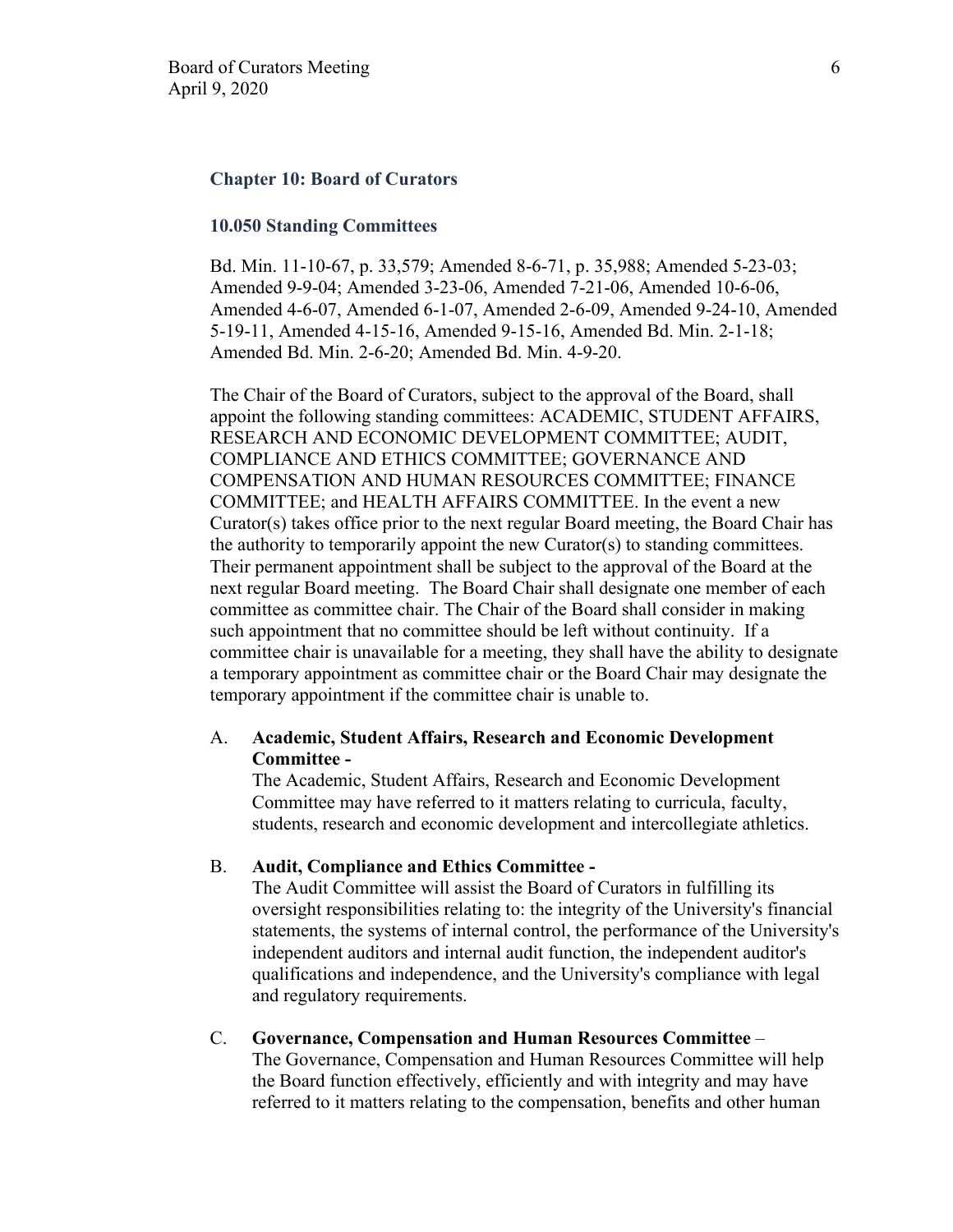resource functions of the University and associated programs and policies.

# D. **Finance Committee** –

The Finance Committee may have referred to it matters relating to the fiscal, accounting and fundraising functions of the University and associated programs and policies.

### E. **Health Affairs Committee** -

The Health Affairs Committee will assist the Board of Curators in overseeing the clinical health care operations of the University and in coordinating those operations in furtherance of the University's teaching, research, and clinical missions. The Health Affairs Committee shall receive and review regular reports from University of Missouri Health Care ("MU Health Care") and the MU School of Medicine's faculty practice plan ("University Physicians").

### F. **Duties**

- 1. Each Committee shall receive such other matters as may be referred to it by the Chair of the Board of Curators.
- 2. Said Committees shall investigate the matters referred to them and make recommendations to the Board.
- 3. Each of said Committees shall meet as business requires and upon the call of the Chair of the Committee.
- 4. Each Committee shall review and, if necessary, revise its charter on an annual basis.
- 5. Committee charters shall be presented to the full Board for approval each year and published on the Board's website.
- **7.** Amendment, Collected Rules and Regulations 330.015, Policy on Conflict of Interest

That Collected Rules and Regulations, Section 330.015, Policy on Conflict of Interest, be revised as attached (please see below).

#### **330.015 Policy on Conflict of Interest**

Bd. Min. 1-25-90, Amended 10-05-07, Amended 11-29-07, Amended 3-22-11, Amended 7-27-12, Amended 6-17-16; Amended 4-9-20.

### A. **Conflict of Interest** -- **General Provisions**

1. **Applicability**. This policy is applicable to all Employees of the University as defined herein. Additionally, for research involving human subjects, researchers and certain University officials must also comply with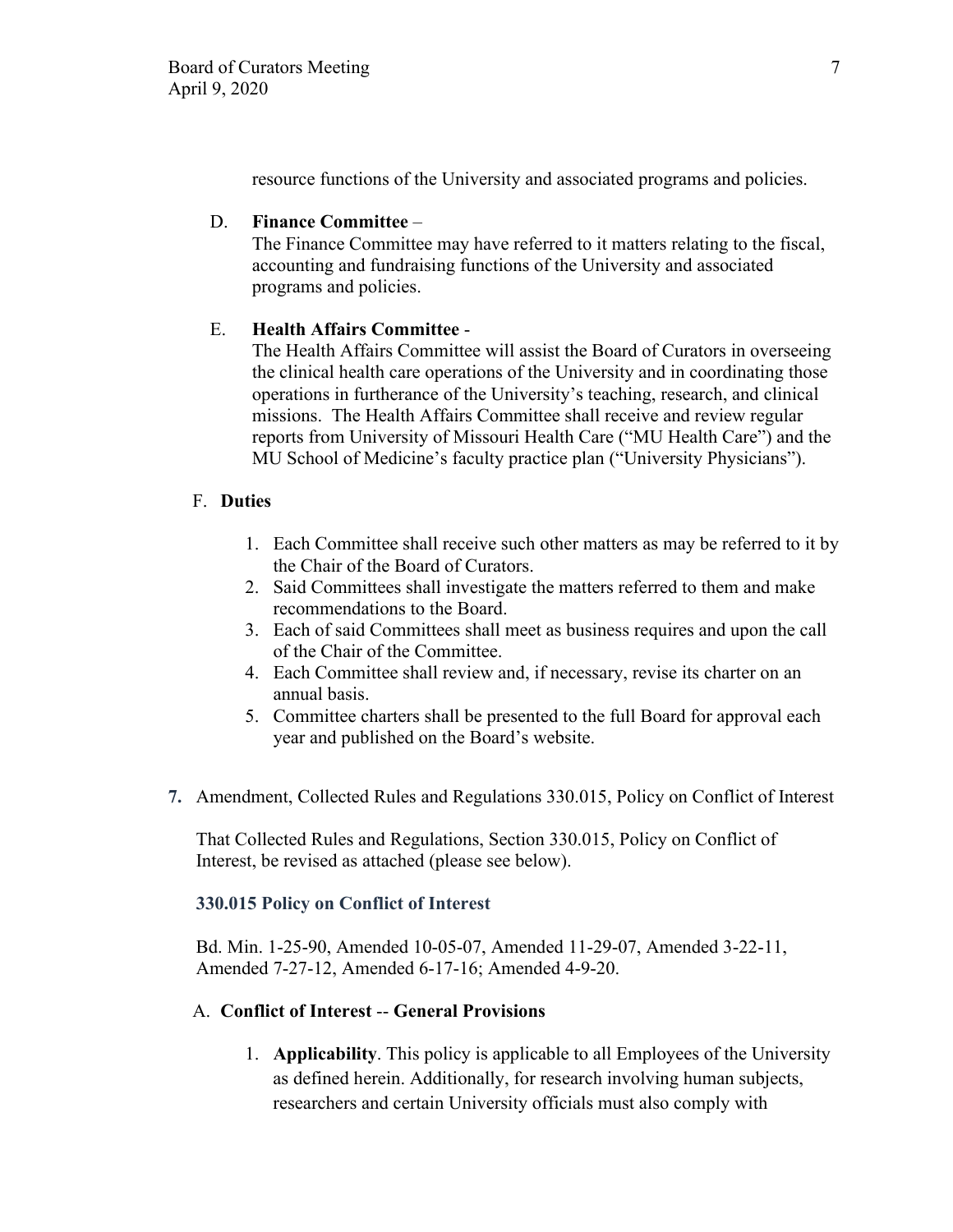Collected Rules and Regulations ("CRR") 410.020 pertaining to Institutional Conflicts of Interest in Human Subjects Research. Likewise, investigators on funded or proposed NSF or PHS research or educational activities must also comply with CRR 420.030.

- 2. **Policy**. Employees shall faithfully discharge their duties and shall refrain from knowingly engaging in any outside matters of financial interest or commitment incompatible with the impartial, objective, and effective performance of their University Responsibilities and in the conduct of University affairs. They shall not realize personal gain in any form which would influence improperly the conduct of their University Responsibilities. They shall not improperly use University property, funds, confidential or proprietary information, students, position or power for personal or political gain. They shall inform their chairpersons/supervisors in writing of their Outside Interests. Compliance with this policy promotes objectivity in research by establishing standards that provide a reasonable expectation that the proposal, design, conduct, and reporting of research will be free from bias resulting from Employee conflicts of interest.
- 3. **Sanctions**. Conduct by an Employee that violates the University's policies, regulations or rules pertaining to conflict of interest shall constitute a breach of the employment contract and may lead to disciplinary action. The Conflict of Interest Committee may make a determination of a violation of this policy and will report such violation to the Chancellor. After the finding of a violation, the Chancellor of each campus, in consultation with the respective Conflict of Interest Committee, may apply sanctions, including but not limited to, one or more of the following:
	- a. Letter of warning or admonishment.
	- b. Suspension or termination of research compliance committee approvals.
	- c. Suspension or termination of the privilege to submit sponsored activity proposals.
	- d. Suspension or termination of sponsored research activity spending authority.
	- e. Demotion or removal from assigned administrative roles.
	- f. Referral to campus Committee on Tenure or other appropriate committee for discipline or dismissal for cause of faculty.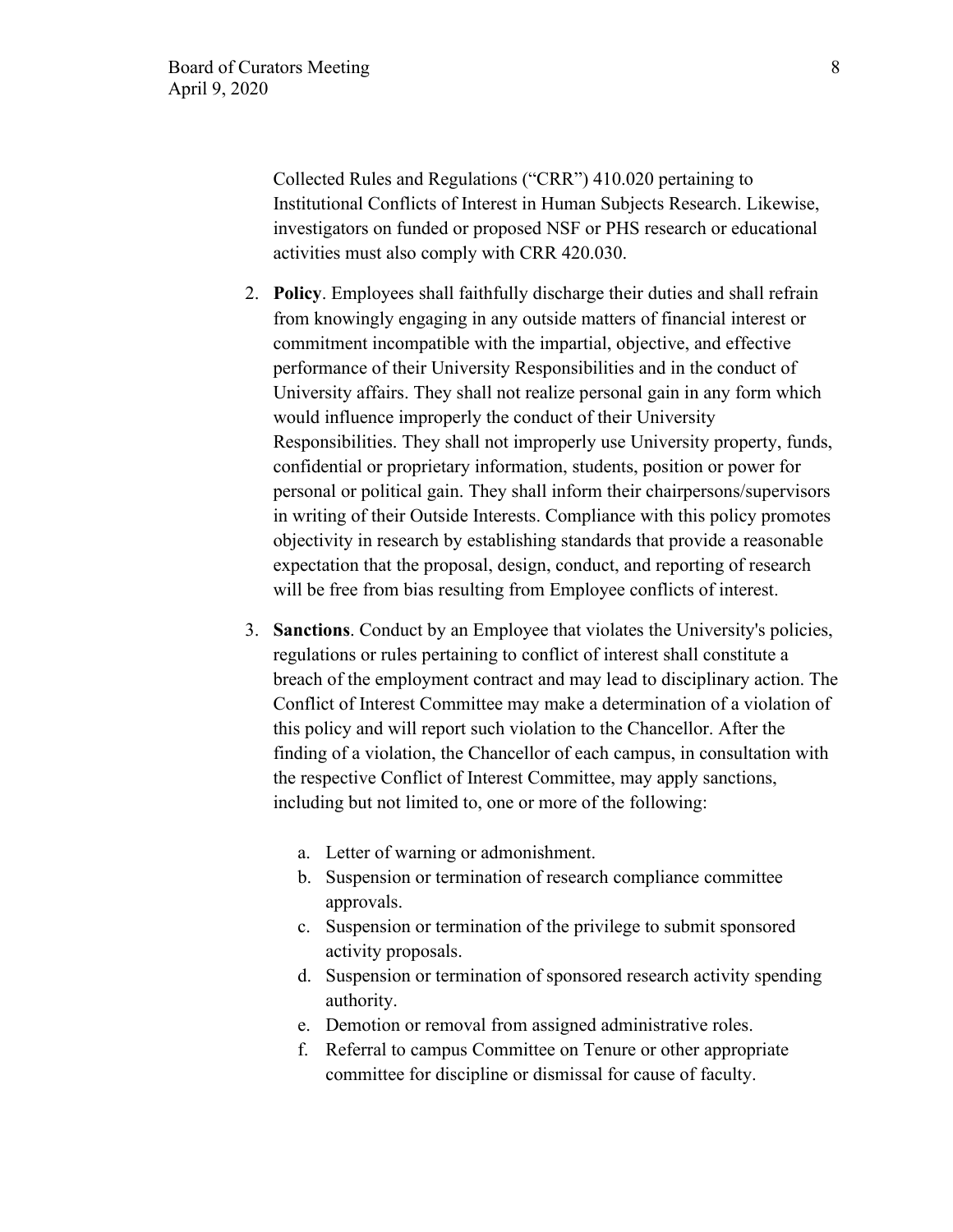g. Suspension or termination of employment (pursuant and subject to CRR 310.060, Procedures in Case of Dismissal for Cause, for those faculty covered by that rule).

### B. **Definitions**

- 1. "Employee" means:
	- a. Any person receiving compensation from the University for services rendered, regardless of whether the person is benefit eligible or nonbenefit eligible (e.g., full-time or part-time), or classified under other sections of the CRR as Academic Staff or Administrative, Service and Support Staff;
	- b. Any person receiving compensation paid through the University from any funds placed in its hands for distribution; or
	- c. Any person that has voluntarily elected to enter into an agreement or an agreement entered into on their behalf with the University to be treated as an "Employee" for purposes of this policy. For purposes of this policy, the receipt of compensation shall not be interpreted to include:
		- i. Receipt of student financial aid, including but not limited to, scholarships, grants, loans, tuition waivers and educational fee reductions, generally available to University students and unrelated to any provision of services by the student to the University; or
		- ii. Payments to independent contractors.
- 2. "Outside Interest" means:
	- a. An employment, consulting, or other professional activity or service, paid or unpaid, for a third party that is not part of the Employee's University Responsibilities, and such activity or service for the third party nonetheless relates to work within the scope of the Employee's University Responsibilities. This includes, without limitation, any activity or service that involves the use of the Employee's expertise, the practice of the Employee's profession, or any activity or service that contributes to the Employee's professional competence or development; or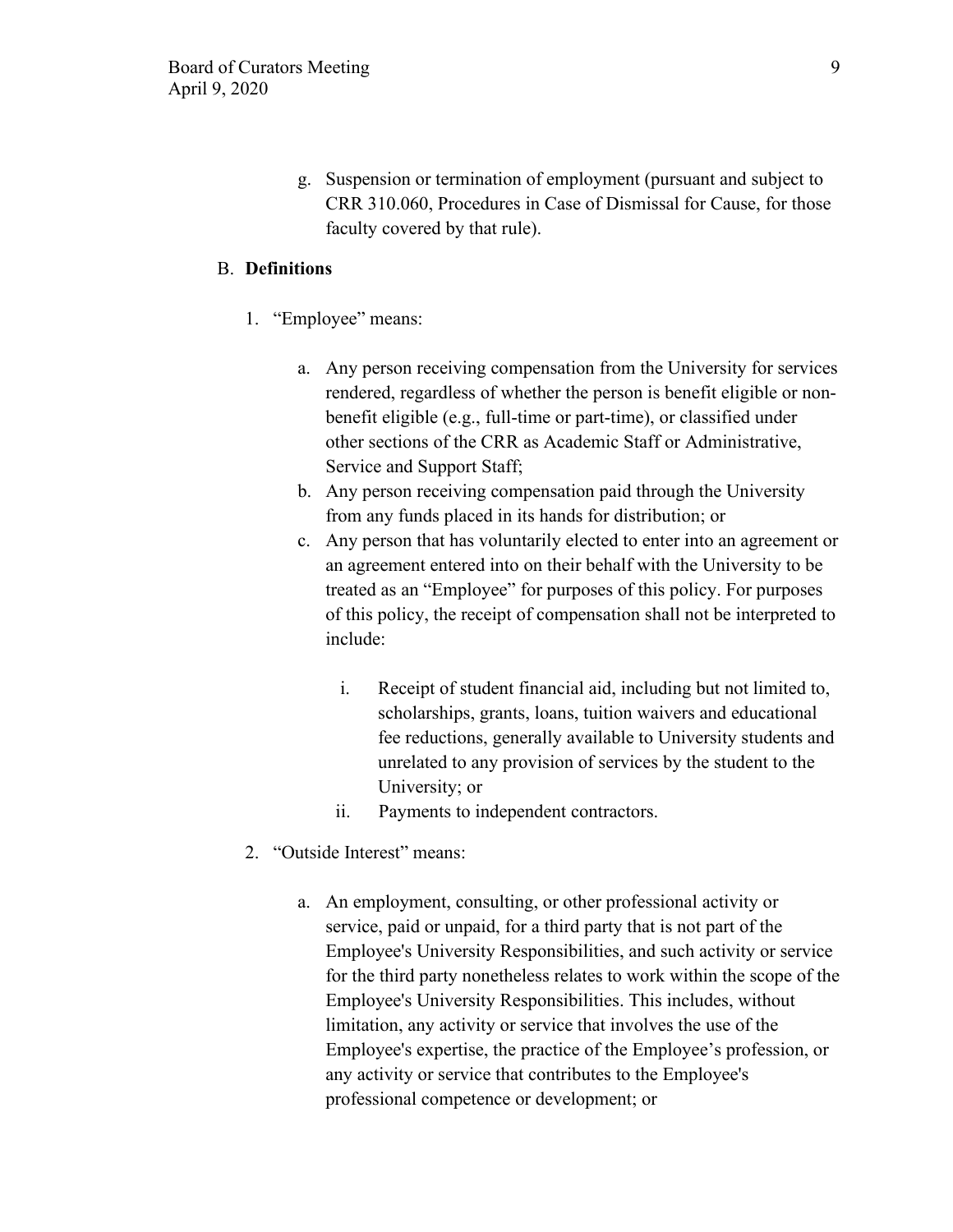- b. A direct or indirect financial interest in an entity that proposes to do business or is doing business with the University; or
- c. A direct or indirect financial interest in an entity that proposes to acquire or has acquired rights to University owned intellectual property; or
- d. Whenever an Employee's duties include research or investigation, a direct or indirect financial interest in an entity conducting research or business that is relevant to the scope of the Employee's University Responsibilities; or
- e. Any other activity that could be construed as relating to or overlapping or competing with the core missions of the University.
- 3. "University Responsibilities" means an Employee's responsibilities for which such Employee was hired and conducted at or undertaken on behalf of the University, which may include, but is not limited to, activities such as research, research consultation, teaching, outreach/extension, professional practice, institutional committee memberships and service on University-based panels.
- 4. "Manage" (or "Managed") means taking action to address an actual or potential conflict of interest, which can include reducing or eliminating the conflict to ensure to the extent possible that the Employee's University Responsibilities will be free from bias. "Manage" may include, without limitation, a formal written Conflict of Interest Management Plan.
- 5. "Gift" means any tangible or intangible item or items having a monetary value in excess of \$75. This maximum value applies to each gift transaction.
- 6. "Prohibited Source" means any person or entity, public or private, outside the University, with interests, financial or otherwise, that may be substantially affected by the recommendations, decisions, performance or non-performance of the duties of the Employee.
- C. **Use of Confidential Information** -- Employees shall not use University confidential or proprietary information obtained by reason of their University employment with intent to cause financial gain to themselves or unfair advantage for another person.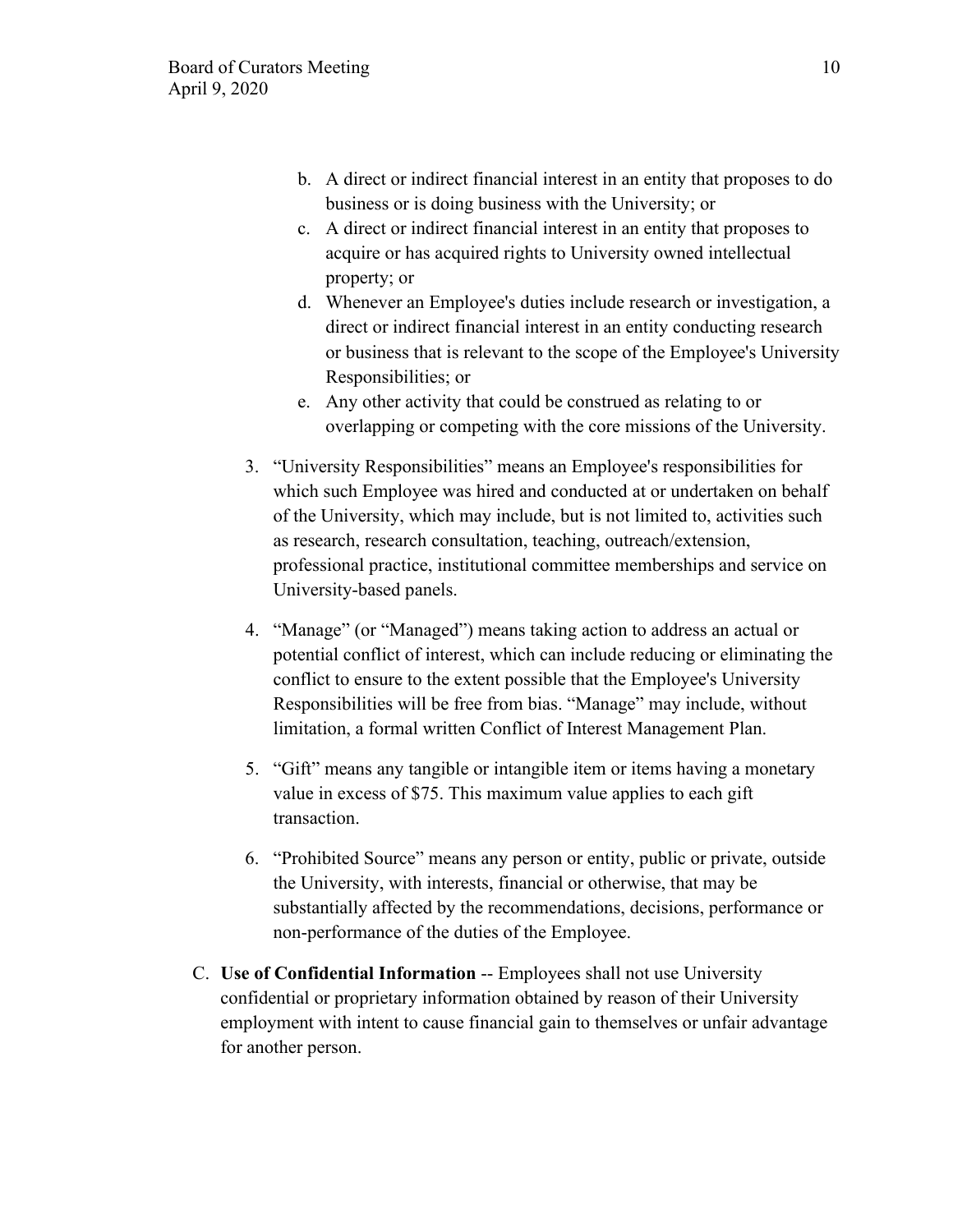### D. **Prohibition Against Acceptance of Gifts**

Employees of the University shall avoid accepting Gifts for personal use, directly or indirectly, from Prohibited Sources, except as permitted in Section 330.015.D.1. below.

- 1. **Exceptions** -- The following shall not be considered a violation of this policy:
	- a. Gifts that are available to the Employee on the same conditions as for the general public;
	- b. Educational materials utilized in the performance of the Employee's University job;
	- c. Awards or honoraria administered by or through the University;
	- d. Gifts from the Employee's relatives, by blood or marriage;
	- e. Any item of food, refreshment, entertainment or other benefit provided to the Employee while attending a meeting, conference or convention provided on the same conditions as for other attendees; provided that if the item could be considered as lavish, then approval must be obtained under subparagraph f. below;
	- f. Any Gift if approved in writing in advance by an administrative superior who is a University General Officer, or in the event of the President, then approval of the Chair of the Board of Curators.
- 2. Each General Officer approving acceptance of Gifts under Section 330.015.D.1.f. shall report all such approvals annually to the President.
- E. **Responsibilities of University Employees** -- An Employee's Outside Interests must not interfere with the Employee's University Responsibilities nor represent a conflict of interest that is not or cannot be Managed. Exempt staff and faculty Employees shall disclose all Outside Interests annually, and shall disclose any changes or acquisition of a new Outside Interest, as such interests arise. Provided that each campus may adopt procedures by which adjunct faculty are not subject to annual reporting requirements (except as required by federal law) and instead disclose all Outside Interests prior to initial employment and disclose any changes or acquisition of a new Outside Interest as such interests arise. All other Employees shall disclose Outside Interests as such interests arise (e.g., transactional reporting). The following situations are illustrative of such activities and interests. This list should not be considered exhaustive.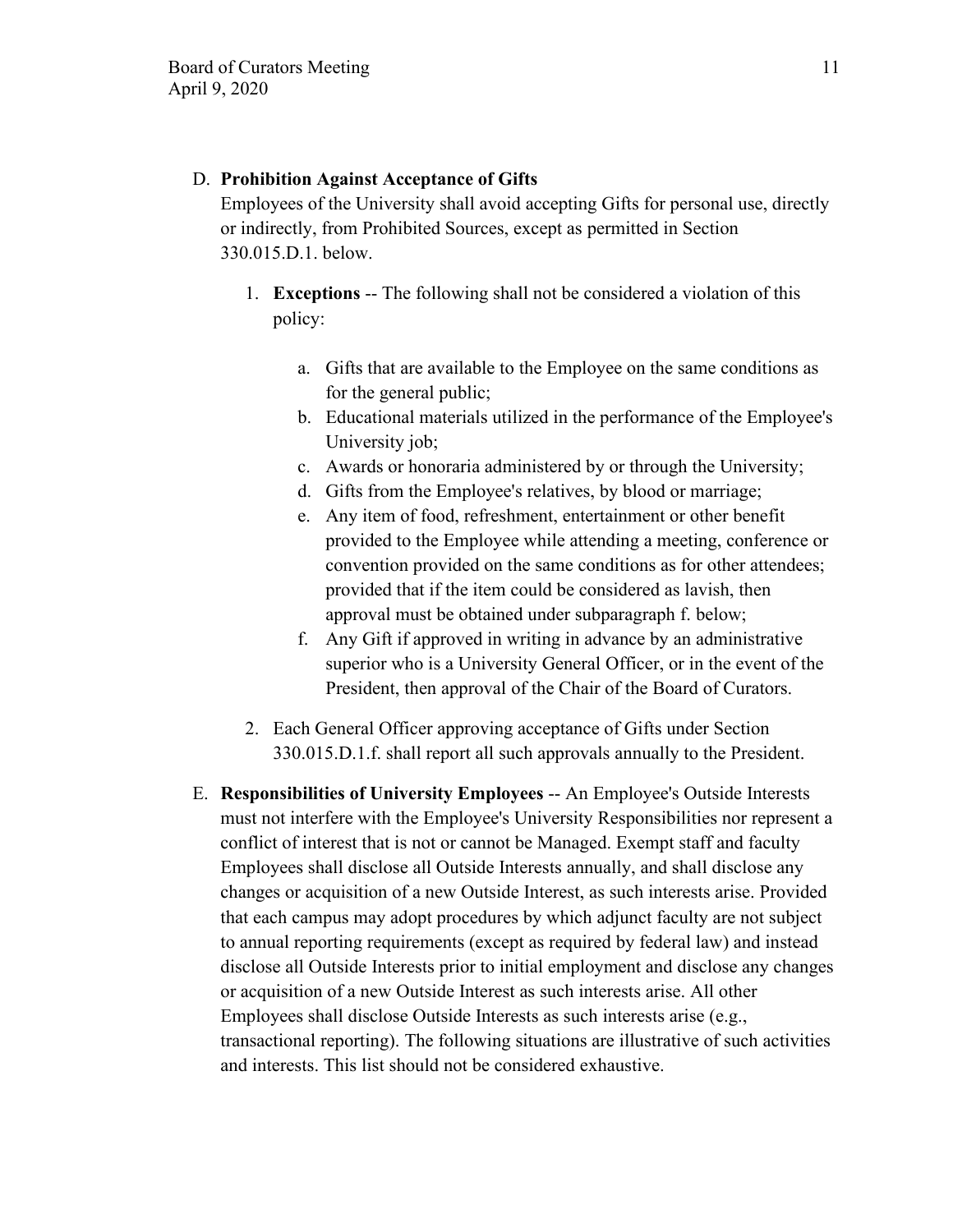- 1. **Grants and Contracts Involving an Employee Financial Interest**. When it is proposed that the University enter into (1) contracts for the sale of goods or services, or (2) research contracts or grants, or (3) other contracts with individuals, private firms or business entities in which an Employee knows the Employee hasa direct or indirect financial interest, the following procedure shall be followed:
	- a. Before the proposed contract is negotiated by the University, the Employee shall make a disclosure of such financial interest, in writing, which disclosure shall be forwarded to the official having contract approval authority.
	- b. If there is a change in the financial interest of the Employee during the term of the contract, the change shall be disclosed immediately by the Employee, in writing, and forwarded to the official having contract approval authority.
	- c. Except as provided in Paragraph E.1.d., if the financial interest of the Employee in the private firm or business entity is such that it could influence the decision-making process of the private firm or business entity and the Employee could also influence the decisionmaking process of the University in entering into or performing the contract:
		- i. The University shall not enter into the contract or shall cancel the contract, if the terms of the contract so permit; or
		- ii. The University and Employee shall enter into a Conflict of Interest Management Plan which shall, among other things require that:

a) The Employee shall take such action as is necessary to remove the Employee from a relationship with the private firm or business entity which could influence the decisionmaking process of the private firm or business entity; and/or b) The University shall establish a procedure to remove any opportunity for the Employee to influence the entering into the contract by the University or the manner in which the contract is performed by the University.

d. If the financial interest of the Employee is as an owner or employee in a private firm or business entity that is proposing to license or otherwise acquire University-owned intellectual property, then the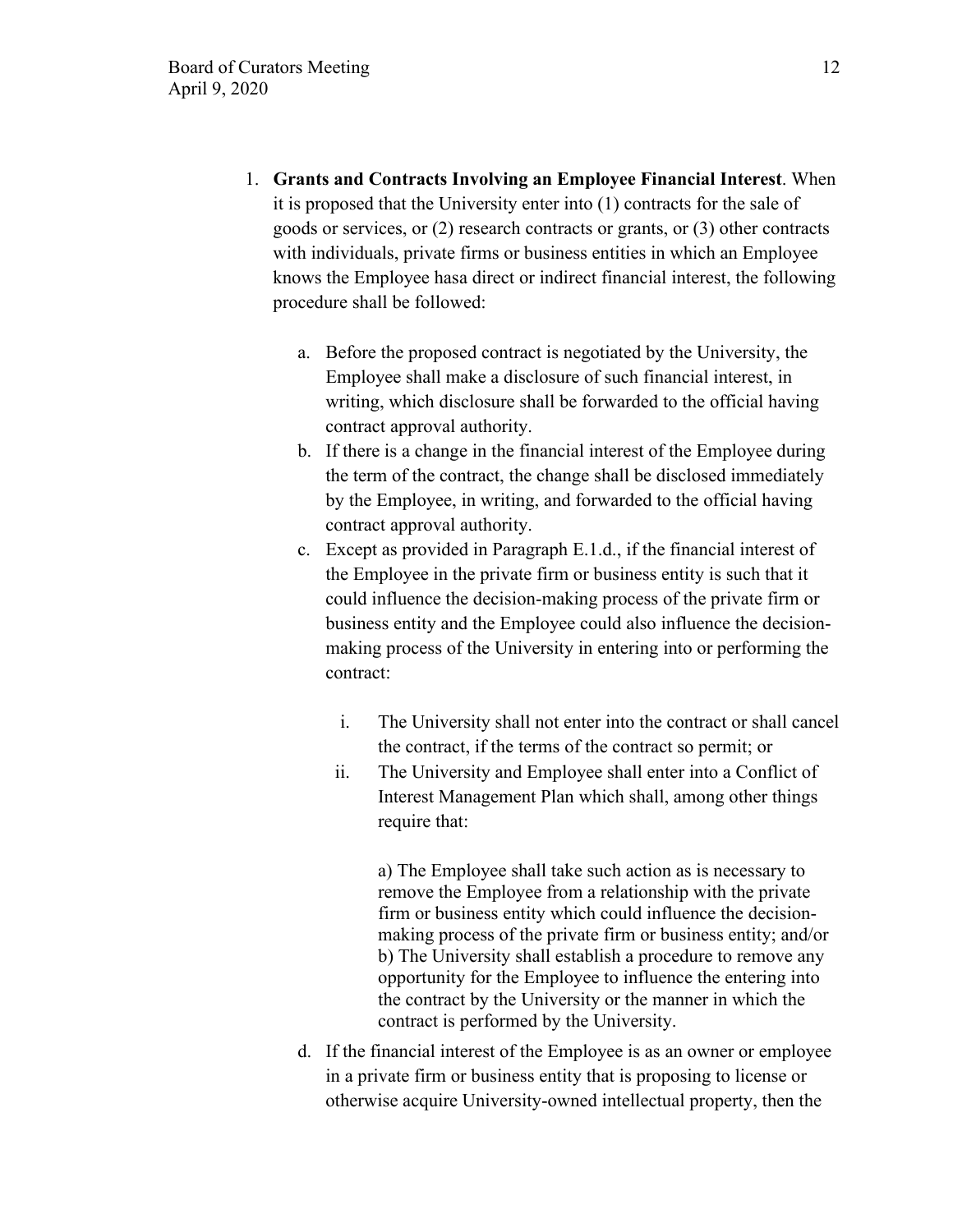University may enter into such transaction upon the approval of the applicable campus technology transfer office and Chief Research Officer, and upon the adoption of a Conflict of Interest Management Plan.

- 2. **Overlapping Business Activities**. Before an Employee enters into or has a business activity which relates to, overlaps with, or competes with the University's teaching, research, service, or economic development missions, the Employee shall make a full disclosure, in writing. The chairperson/supervisor and dean/director/supervisor must approve or disapprove in writing the proposed activity and such activity must be Managed.
- 3. **Full-time Employment Faculty and Exempt Personnel**. Full-time faculty and full-time exempt personnel may not be concurrently employed full-time with another employer.
- 4. **Teaching**. An Employee of the University who teaches either credit or non-credit courses not connected with the University may have a conflict of interest. To avoid conflicts of interest an Employee must disclose the proposed teaching activity and secure written approval in advance. The chairperson/supervisor and dean/director/supervisor must approve or disapprove in writing the proposed activity. Approval for such teaching shall be granted unless the proposed teaching is not in the best interests of the University. In reaching the decision, the chairperson/supervisor and dean/director or Provost on campuses having no schools or colleges should consider all relevant matters including such concerns as duplication of University courses or programs and accreditation standards.
- 5. **Faculty-Authored Textbooks and Other Educational Materials**. Textbooks, tapes, software and other materials authored by the course instructor may be assigned to be purchased by students for a course taught by the author if the royalties arising from the purchase of the assigned materials are returned to the University, another educational institution, a charitable organization, or a not-for-profit foundation. Any proceeds from other University uses of such materials, such as purchase by the library, shall be the property of the author. Course instructors or any other Employee responsible for selecting, ordering, assigning course materials cannot accept Gifts, development grants, or other compensation from any company or organization for the adoption of course textbooks, software or other educational material.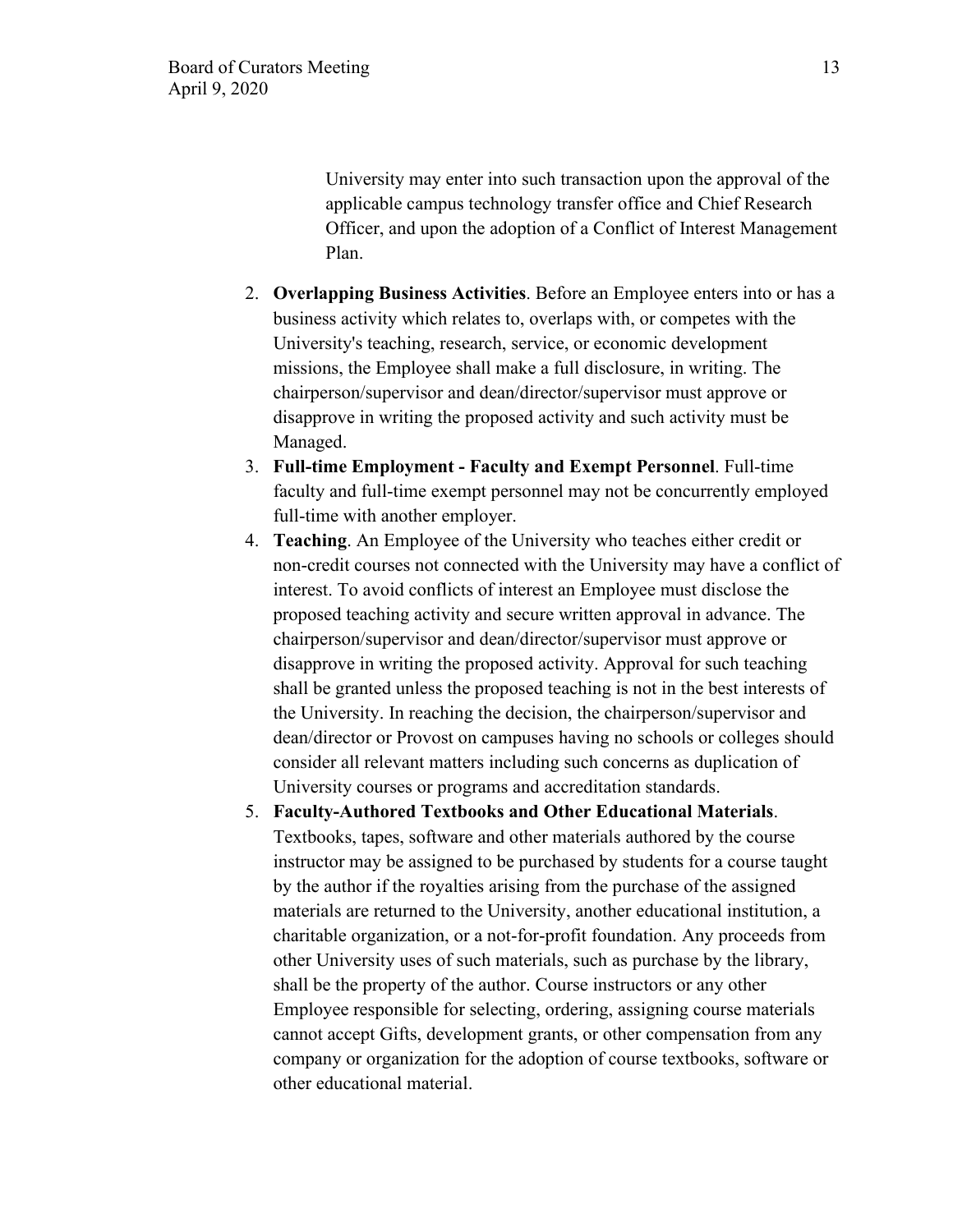- 6. **Consultation**. Consultation is a significant means of professional improvement as well as a form of community service. However, consultation may in some instances also constitute a business interest requiring disclosure and approval. The chairperson/supervisor and dean/director/supervisor must approve or disapprove in writing the proposed activity. It is the policy of the University generally to permit consulting activities of Employees which:
	- a. are related to the professional interest and development of the Employee,
	- b. do not interfere with regular duties,
	- c. do not utilize University materials, facilities, confidential or proprietary information, intellectual property, or resources except as provided in the University Business Policy Manual, or any campusspecific policies,
	- d. are in agreement with the American Association of University Professors/American Council on Education (AAUP/ACE) Statement on Conflict of Interest and with the requirements of accreditation for the particular school or unit in question,
	- e. do not compete with the work of the University,
	- f. are not otherwise contrary to the best interests of the University,
	- g. do not violate federal or state law, and
	- h. any conflicts of interest are Managed.

### F. **Responsibilities of Each Campus:**

Each campus shall:

- 1. Establish a committee to coordinate the solicitation and review of disclosures of Outside Interests from each Employee, including development of campus specific standards and procedures, determine whether a conflict of interest exists, and determine what conditions or restrictions, if any, should be imposed by the campus to Manage such conflict of interest, resolve problems revealed, and enforce sanctions as appropriate, including adoption of a Conflict of Interest Management Plan.
- 2. Comply with all laws and regulations regarding conflict of interest, including the provision of initial and ongoing financial conflict of interest reports to the Public Health Service (PHS) as required pursuant to 42 C.F.R. Part 50 Subpart F and 45 C.F.R. Part 95.
- 3. Develop and publish corresponding procedures to support implementation of this policy and any other related laws or regulations regarding conflict of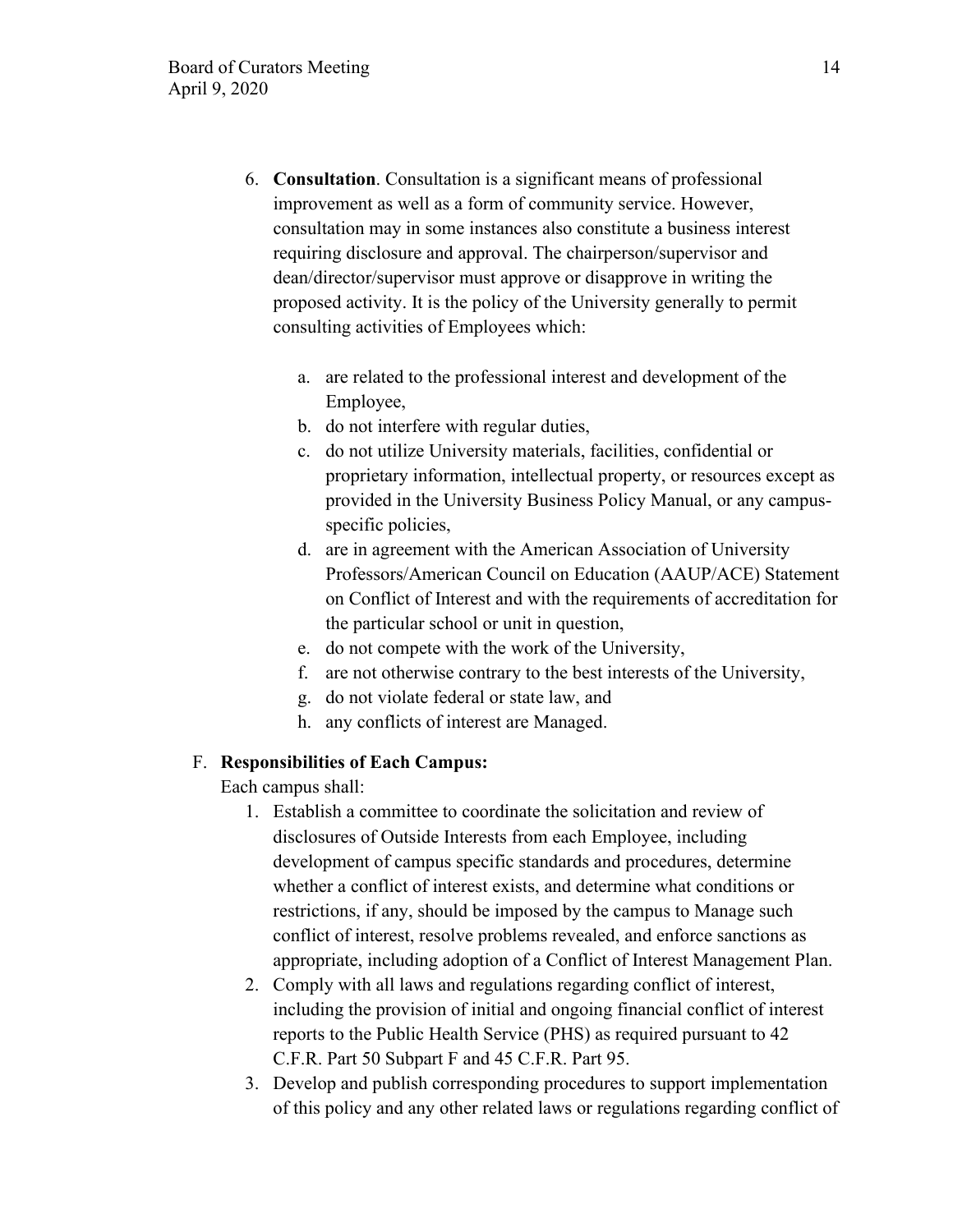interest. Such procedures shall include, at a minimum, requirements for exempt staff and faculty Employees to submit annual reports disclosing all Outside Interests or verifying the absence of any Outside Interests (except to the extent that a campus may adopt alternative procedures for adjunct faculty as provided in Section 330.015.E).

- G. **Use of University Stationery** -- Official University stationery may not be used in outside business, personal, and other private or political activities of Employees. However, for use in such activities, faculty may have printed at their own expense personal business stationery carrying their academic title, University address and telephone number.
- H. **Use of University Logos, Trademarks, and Service Marks** -- It is a violation of University policy to use the name of the University or any of the University's logos, trademarks or service marks in materials intended to endorse or promote Employee Outside Interests or to otherwise enhance private gain without the written permission of the University President or the President's designee.
- I. **Appeals** -- Appeals of decisions made under these procedures, except for decisions made by the Chancellor in applying a sanction (CRR 330.015, Section A.3.), should be brought to resolution informally and at the lowest possible administrative level. Should attempts to resolve appeals informally fail, procedures set forth in CRR 370.010 and CRR 380.010, shall be followed. Appeals of sanctions issued by the Chancellor shall be governed by the procedures set forth in Section 370.010.C.3.b. through 370.010.D.
- 8. Amendment to the Employee Retirement Investment Plan (ERIP) and the 457(b) Eligible Deferred Compensation Plan –

That the Employee Retirement Investment Plan (ERIP) be amended as indicated in the attached document (please see below) containing proposed language changes, effective May 1, 2020, to clarify that participants will receive true-up matching contributions from the University on a payroll period basis and that participants who make the maximum allowable contribution to the 457(b) Eligible Deferred Compensation Plan will receive a nonelective contribution under the Employee Retirement Investment Plan; and

that the 457(b) Eligible Deferred Compensation Plan be amended as indicated in the attached document (please see below) containing proposed language changes, effective May 1, 2020, to provide that only individuals eligible to receive matching contributions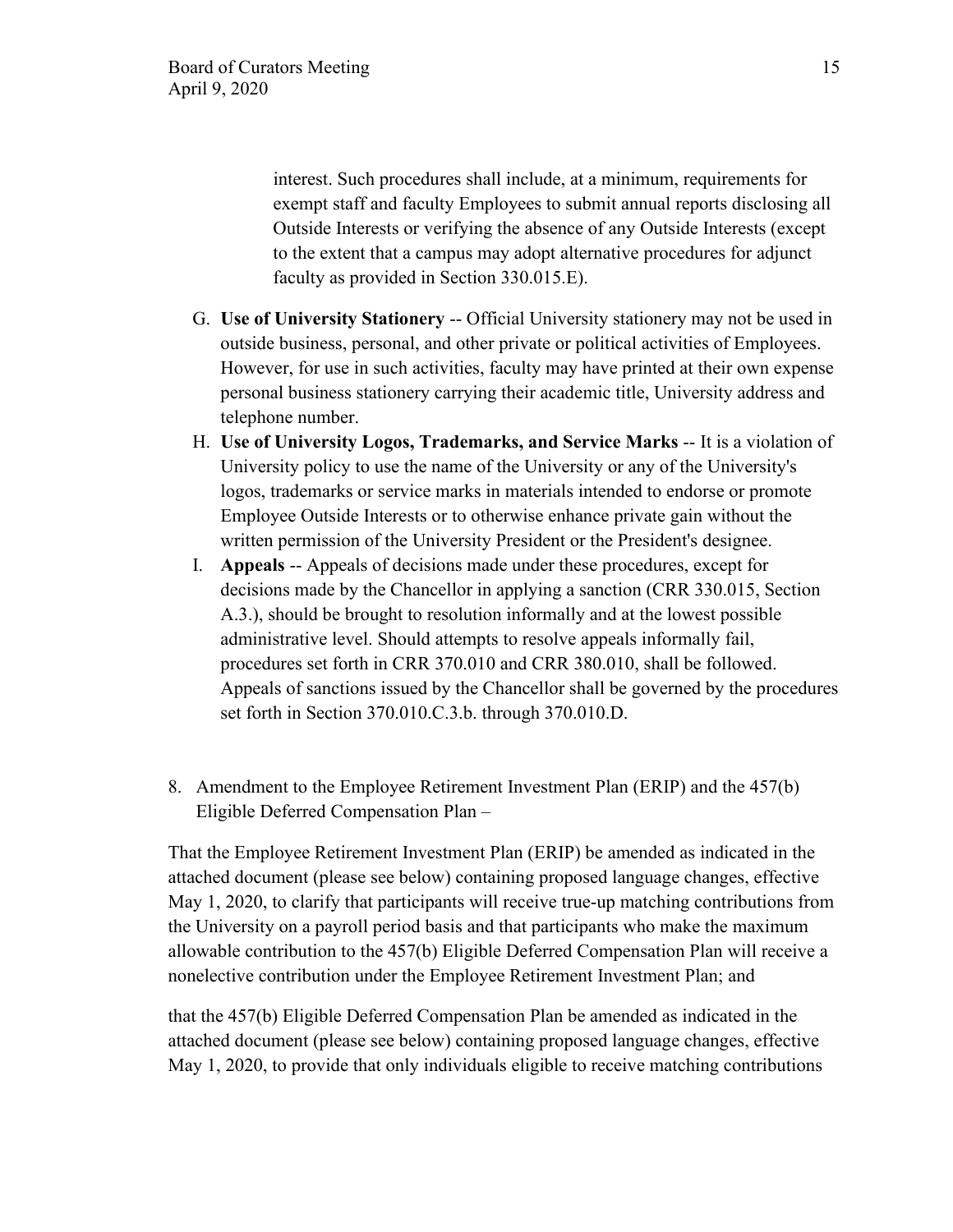under the ERIP shall be subject to the automatic contribution arrangement under the 457(b) Eligible Deferred Compensation Plan.

| G. Amendment to the Employee Retirement Investment Plan                                                                                                             |                                                                                                                                                              |  |  |
|---------------------------------------------------------------------------------------------------------------------------------------------------------------------|--------------------------------------------------------------------------------------------------------------------------------------------------------------|--|--|
| <b>Section 530.030.A.20</b>                                                                                                                                         |                                                                                                                                                              |  |  |
| <b>Current with Changes</b>                                                                                                                                         | <b>Proposed</b>                                                                                                                                              |  |  |
| <b>20. Nonelective Contribution means a</b><br>contribution to the Plan made by the<br>University in accordance with Section<br>530.030.C.1.a. or 530.030.C.1.c.2). | 20. Nonelective Contribution means a<br>contribution to the Plan made by the<br>University in accordance with Section<br>530.030.C.1.a. or 530.030.C.1.c.2). |  |  |

| <b>Amendment to the Employee Retirement Investment Plan</b>                                                                                                                                                                                                                                                                                                                                                                                           |                                                                                                                                                                                                                                                                                                                                                                                                                                            |  |  |  |  |
|-------------------------------------------------------------------------------------------------------------------------------------------------------------------------------------------------------------------------------------------------------------------------------------------------------------------------------------------------------------------------------------------------------------------------------------------------------|--------------------------------------------------------------------------------------------------------------------------------------------------------------------------------------------------------------------------------------------------------------------------------------------------------------------------------------------------------------------------------------------------------------------------------------------|--|--|--|--|
| Section 530.030.C.1                                                                                                                                                                                                                                                                                                                                                                                                                                   |                                                                                                                                                                                                                                                                                                                                                                                                                                            |  |  |  |  |
| <b>Current with Changes</b>                                                                                                                                                                                                                                                                                                                                                                                                                           | <b>Proposed</b>                                                                                                                                                                                                                                                                                                                                                                                                                            |  |  |  |  |
| <b>CONTRIBUTIONS AND</b><br>C.                                                                                                                                                                                                                                                                                                                                                                                                                        | <b>C. CONTRIBUTIONS AND</b>                                                                                                                                                                                                                                                                                                                                                                                                                |  |  |  |  |
| <b>ALLOCATIONS</b>                                                                                                                                                                                                                                                                                                                                                                                                                                    | <b>ALLOCATIONS</b>                                                                                                                                                                                                                                                                                                                                                                                                                         |  |  |  |  |
| 1. University Contributions                                                                                                                                                                                                                                                                                                                                                                                                                           | 1. University Contributions                                                                                                                                                                                                                                                                                                                                                                                                                |  |  |  |  |
| <b>University Nonelective</b><br>a.<br>Contributions for Participants<br>Hired On or After October 1,<br>2012 but prior to October 1,<br>2019. The University shall<br>contribute to the Plan for each<br>payroll period, a Nonelective<br>Contribution in an amount equal<br>to two percent $(2%)$ of each<br>Participant's Compensation for<br>each payroll period.                                                                                 | <b>University Nonelective</b><br>a.<br>Contributions for Participants<br>Hired On or After October 1, 2012<br>but prior to October 1, 2019. The<br>University shall contribute to the<br>Plan for each payroll period, a<br>Nonelective Contribution in an<br>amount equal to two percent $(2%)$<br>of each Participant's<br>Compensation for each payroll<br>period.                                                                      |  |  |  |  |
| $\mathbf b$ .<br><b>University Matching Contributions</b><br>for Participants Hired On or After<br>October 1, 2012 but prior to<br>October 1, 2019.<br>1) The University shall contribute<br>the Plan, a Matching<br>to<br>Contribution in an amount<br>equal to one hundred percent<br>$(100\%)$ of<br>the<br>amount<br>contributed<br>by<br>such<br>Participant to the University's<br>457(b)<br>Eligible<br>Deferred<br>Compensation Plan for each | <b>University Matching Contributions</b><br>b.<br>for Participants Hired On or After<br>October 1, 2012 but prior to<br>October 1, 2019.<br>1) The University shall contribute<br>the Plan,<br>a Matching<br>to<br>Contribution in an amount<br>equal to one hundred percent<br>of<br>$(100\%)$<br>the<br>amount<br>contributed by such Participant<br>the University's 457(b)<br>to<br>Deferred<br>Eligible<br>Compensation Plan for each |  |  |  |  |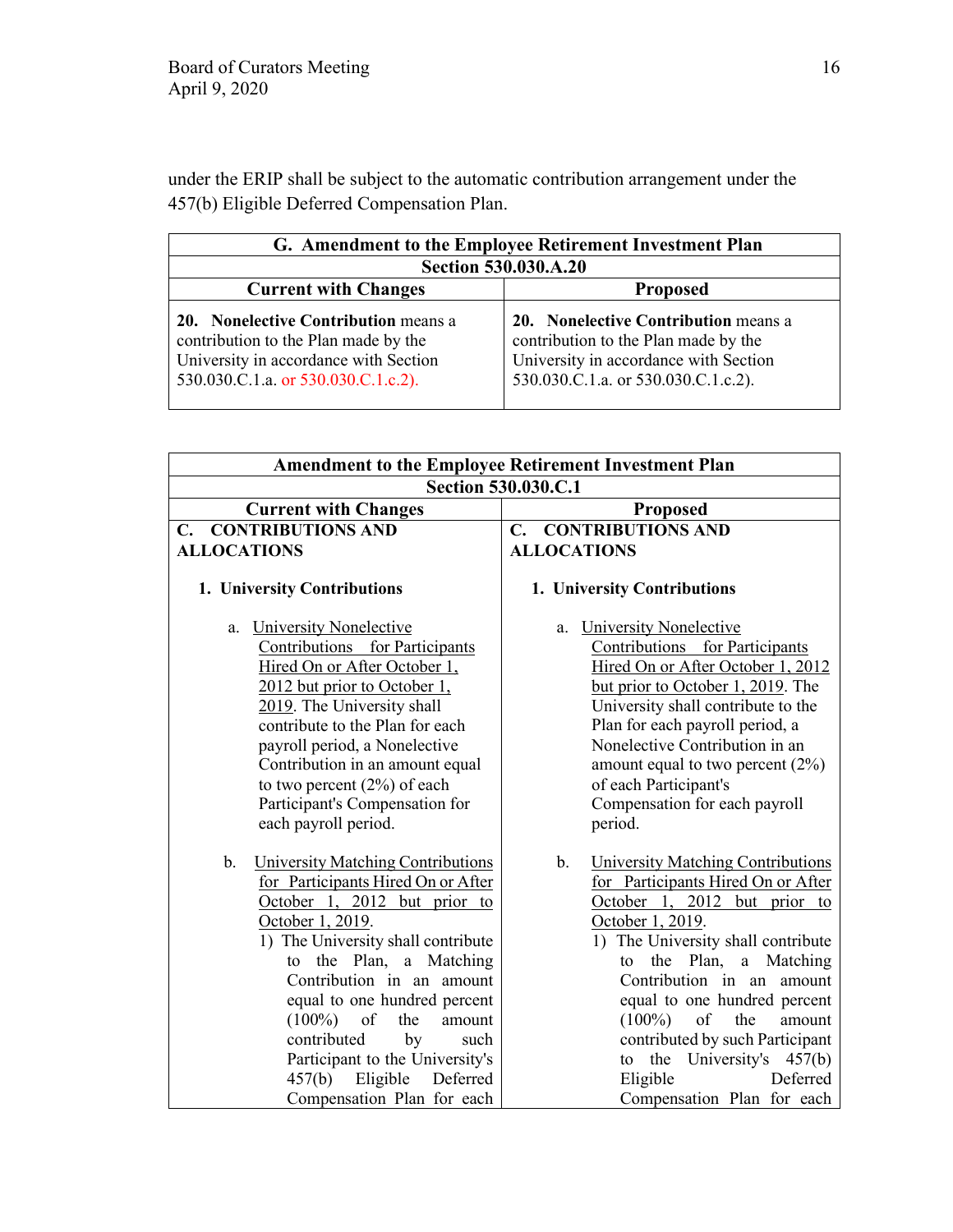| payroll period; provided,           |    |
|-------------------------------------|----|
| however, the<br>Matching            |    |
| Contribution will not exceed        |    |
|                                     |    |
| three percent $(3%)$ of the         |    |
| Participant's<br>Compensation       |    |
| for each payroll period.            |    |
| University<br>Matching<br>c.        | c. |
| Contributions for Participants      |    |
| Hired or Rehired On or After        |    |
| October 1, 2019.                    |    |
| 1) The University shall contribute  |    |
|                                     |    |
| to the Plan a Matching              |    |
| Contribution in<br>amount<br>an     |    |
| equal to one hundred percent        |    |
| $(100\%)$<br>of<br>the<br>amount    |    |
| contributed by such Participant     |    |
| University's<br>the<br>457(b)<br>to |    |
| Eligible<br>Deferred                |    |
|                                     |    |
| Compensation Plan for each          |    |
| payroll period; provided,           |    |
| the<br>Matching<br>however          |    |
| Contribution will not exceed        |    |
| eight percent (8%) of the           |    |
| Participant's Compensation for      |    |
| each payroll period.<br>The         |    |
|                                     |    |
| University also shall contribute    |    |
| to the Plan true-up Matching        |    |
| Contributions in an amount not      |    |
| to exceed eight percent $(8\%)$ of  |    |
| a Participant's Compensation        |    |
| for each payroll period (taking     |    |
| into account any Matching           |    |
|                                     |    |
| Contributions for such payroll      |    |
| period) until the earlier of: (i) a |    |
| Participant's Compensation for      |    |
| the Plan Year reaches the limit     |    |
| described<br>in<br><b>Section</b>   |    |
| 530.030.A.9.h, or (ii) the          |    |
| aggregate amount of Matching        |    |
| Contributions<br>and true-up        |    |
|                                     |    |
| Matching Contributions made         |    |
| to the Plan during the Plan Year    |    |
| equal one hundred percent           |    |
| $(100\%)$<br>of the amount<br>a     |    |
| Participant contributed to the      |    |
| University's 457(b) Eligible        |    |
| Deferred Compensation Plan          |    |
|                                     |    |
| for such Plan Year.                 |    |

payroll period; provided, however, the Matching Contribution will not exceed three percent (3%) of the Participant's Compensation for each payroll period.

- University Matching Contributions for Participants Hired or Rehired On or After October 1, 2019.
	- 1) The University shall contribute to the Plan a Matching Contribution in an amount equal to one hundred percent (100%) of the amount contributed by such Participant to the University's 457(b) Eligible Deferred Compensation Plan<br>for each payroll period: for each payroll provided, however the Matching Contribution will not exceed eight percent (8%) of the Participant's Compensation for each payroll period. The University also shall contribute to the Plan true-up Matching Contributions in an amount not to exceed eight percent (8%) of a Participant's Compensation for each payroll period (taking into account any Matching Contributions for such payroll period) until the earlier of: (i) a Participant's Compensation for the Plan Year reaches the limit described in Section 530.030.A.9.h, or (ii) the aggregate amount of Matching Contributions and true-up Matching Contributions made to the Plan during the Plan Year equal one hundred percent (100%) of the amount a Participant contributed to the University's 457(b) Eligible Deferred Compensation Plan for such Plan Year.
	- 2) The University shall make a Nonelective Contribution for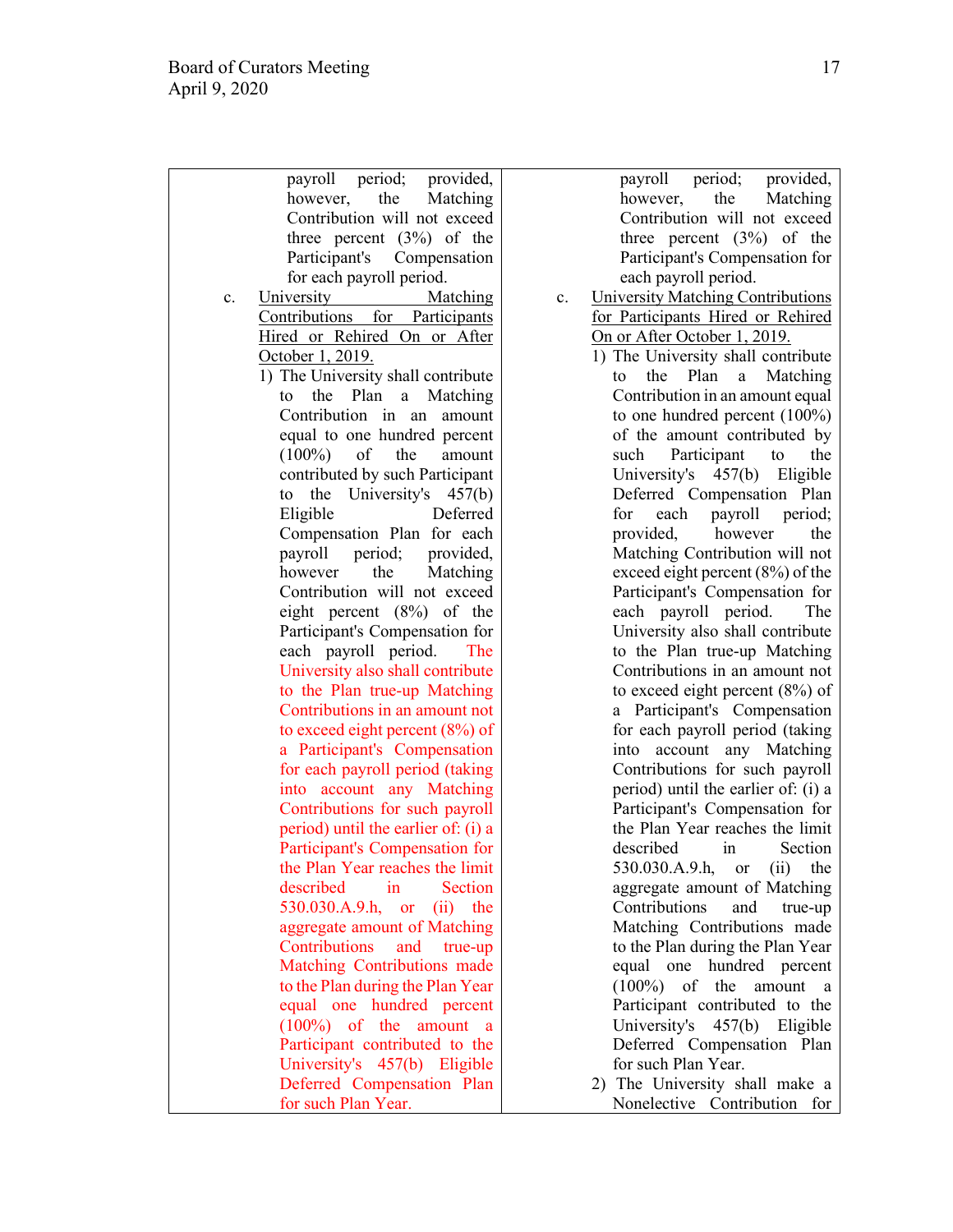2) The University shall make a Nonelective Contribution for each payroll period to those Participants who have: (i) contributed the maximum amount for the applicable year permitted under Section 580.010.C.2 of the University's 457(b) Eligible Deferred Compensation Plan and, (ii) received the maximum amount of Matching Contributions and true-up Matching Contributions that could be received with respect to the Participant's contribution to the University's 457(b) Eligible Deferred Compensation Plan available under Section 530.030.C.1.c.1) for the applicable Plan Year. The Nonelective Contribution for such a Participant shall be an amount equal to up to eight percent  $(8\%)$  of the Participant's Compensation for the applicable Plan Year (depending on the percentage of Compensation contributed by such Participant to the University's 457(b) Eligible Deferred Compensation Plan) less the Matching Contributions and true-up Matching Contributions contributed to the Plan for such Plan Year on behalf of such Participant under Section 530.030.C.1.c.1) above, and further subject to applicable contribution limits. 23) Without limiting its reservation of rights to amend or modify the Plan as a whole under Section 530.030.K, the University may modify the amount or design of, or elect

to discontinue, such Matching

each payroll period to those Participants who have: (i) contributed the maximum amount for the applicable year permitted under Section 580.010.C.2 of the University's 457(b) Eligible Deferred Compensation Plan and, (ii) received the maximum amount of Matching Contributions and true-up Matching Contributions that could be received with respect to the Participant's contribution to the University's 457(b) Eligible Deferred Compensation Plan available under Section 530.030.C.1.c.1) for the applicable Plan Year. The Nonelective Contribution for such a Participant shall be an amount equal to up to eight percent (8%) of the Participant's Compensation for the applicable Plan Year (depending on the percentage of Compensation contributed by such Participant to the University's 457(b) Eligible Deferred Compensation Plan) less the Matching Contributions and true-up Matching Contributions contributed to the Plan for such Plan Year on behalf of such Participant under Section 530.030.C.1.c.1) above, and further subject to applicable contribution limits. 3) Without limiting its reservation

of rights to amend or modify the Plan as a whole under Section 530.030.K, the University may modify the amount or design of, or elect to discontinue, such Matching Contribution, true-up Matching Contribution, and Nonelective Contribution at any time.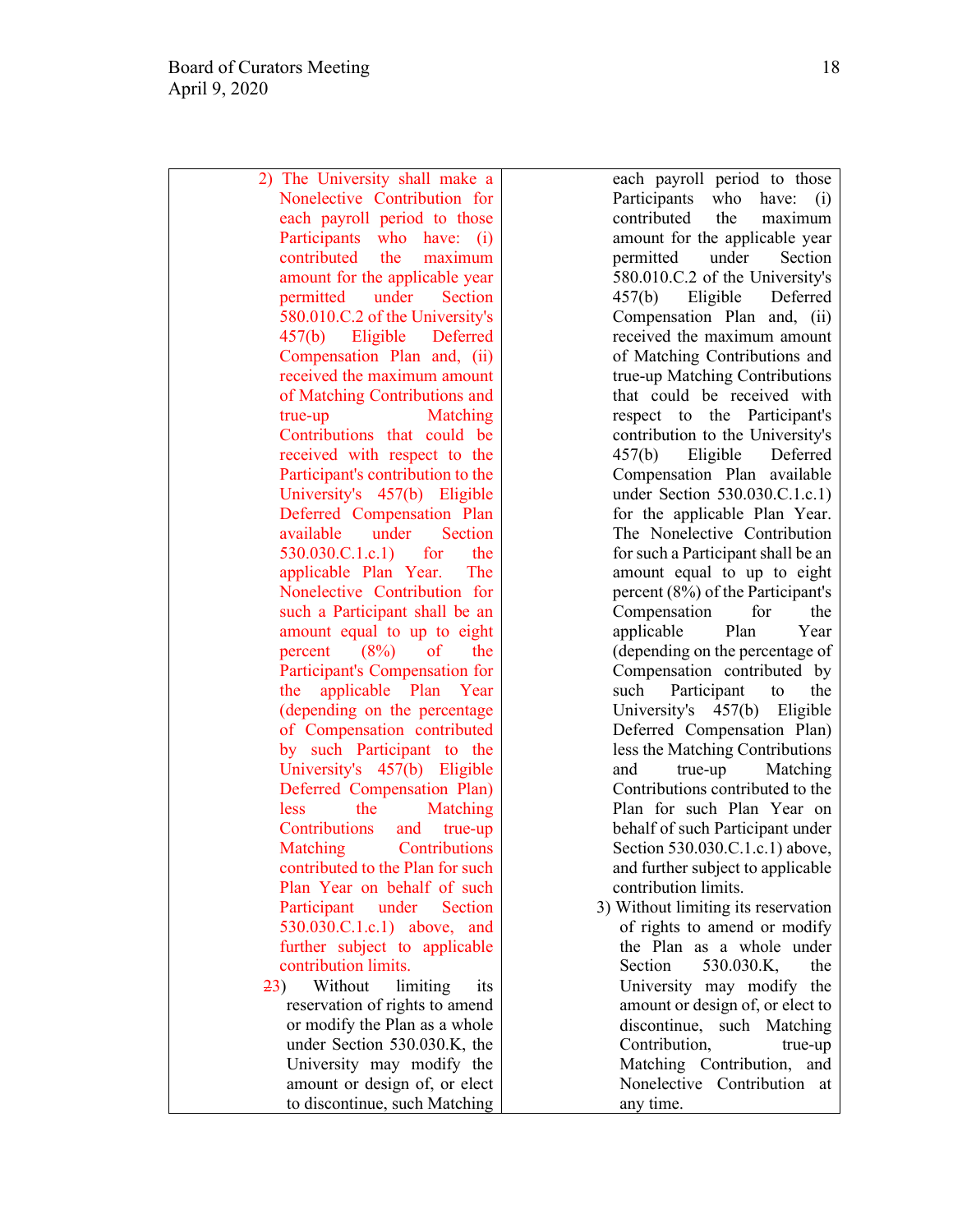| Contribution,<br>true-up         | Notwithstanding any<br>4)      |
|----------------------------------|--------------------------------|
| Matching Contribution, and       | provision in this Plan to the  |
| Nonelective Contribution at      | contrary, in no event shall a  |
| any time.                        | Participant who is otherwise   |
| 34) Notwithstanding<br>any       | eligible to receive Matching   |
| provision in this Plan to the    | Contributions under this       |
| contrary, in no event shall a    | Section 530.030.C.1.c also be  |
| Participant who is otherwise     | entitled to accrue additional  |
| eligible to receive Matching     | benefits upon rehire as a      |
| Contributions<br>under<br>this   | Member under the RDD           |
| Section 530.030.C.1.c also be    | Plan, even if a court or       |
| entitled to accrue additional    | administrative agency          |
| benefits upon rehire as a        | determines that such a         |
| Member under the RDD Plan,       | Participant be reinstated as a |
| even if a<br>court<br>or         | Member under the RDD           |
| administrative<br>agency         | Plan. In the event an          |
| determines that<br>such a        | individual is reinstated as a  |
| Participant be reinstated as a   | Member under the RDD           |
| Member under the RDD Plan.       | Plan, such individual shall    |
| In the event an individual is    | not be entitled to receive     |
| reinstated as a Member under     | <b>Matching Contributions</b>  |
| the RDD Plan, such individual    | under this Section             |
| shall not be entitled to receive | 530.030.C.1.c.                 |
| Matching Contributions under     |                                |
| this Section $530.030$ .C.1.c.   |                                |

| Amendment to the 457(b) Eligible Deferred Compensation Plan       |                                                                                  |  |  |  |
|-------------------------------------------------------------------|----------------------------------------------------------------------------------|--|--|--|
| Section 580.010.A.11                                              |                                                                                  |  |  |  |
| <b>Current with Changes</b>                                       | <b>Proposed</b>                                                                  |  |  |  |
|                                                                   | 11. Covered Employee means all   11. Covered Employee means all Eligible         |  |  |  |
|                                                                   | Eligible Employees hired on or after Employees hired on or after October 1,      |  |  |  |
|                                                                   | October 1, 2012, who do not have an $\vert$ 2012, who do not have an affirmative |  |  |  |
|                                                                   | affirmative election in effect regarding election in effect regarding Deferred   |  |  |  |
| Deferred Compensation., and are eligible                          | Compensation, and are eligible to receive a                                      |  |  |  |
| to receive a "matching contribution" under                        | "matching contribution" under Section                                            |  |  |  |
| Section 530.030.C.1 of the University of                          | 530.030.C.1 of the University of Missouri                                        |  |  |  |
| Missouri Employee Retirement Employee Retirement Investment Plan. |                                                                                  |  |  |  |
| <b>Investment Plan.</b>                                           |                                                                                  |  |  |  |

The motion carried unanimously (9-0) by voice vote with no abstentions.

# **Governance, Compensation and Human Resources Committee**

Curator Williams provided time for discussion of committee business.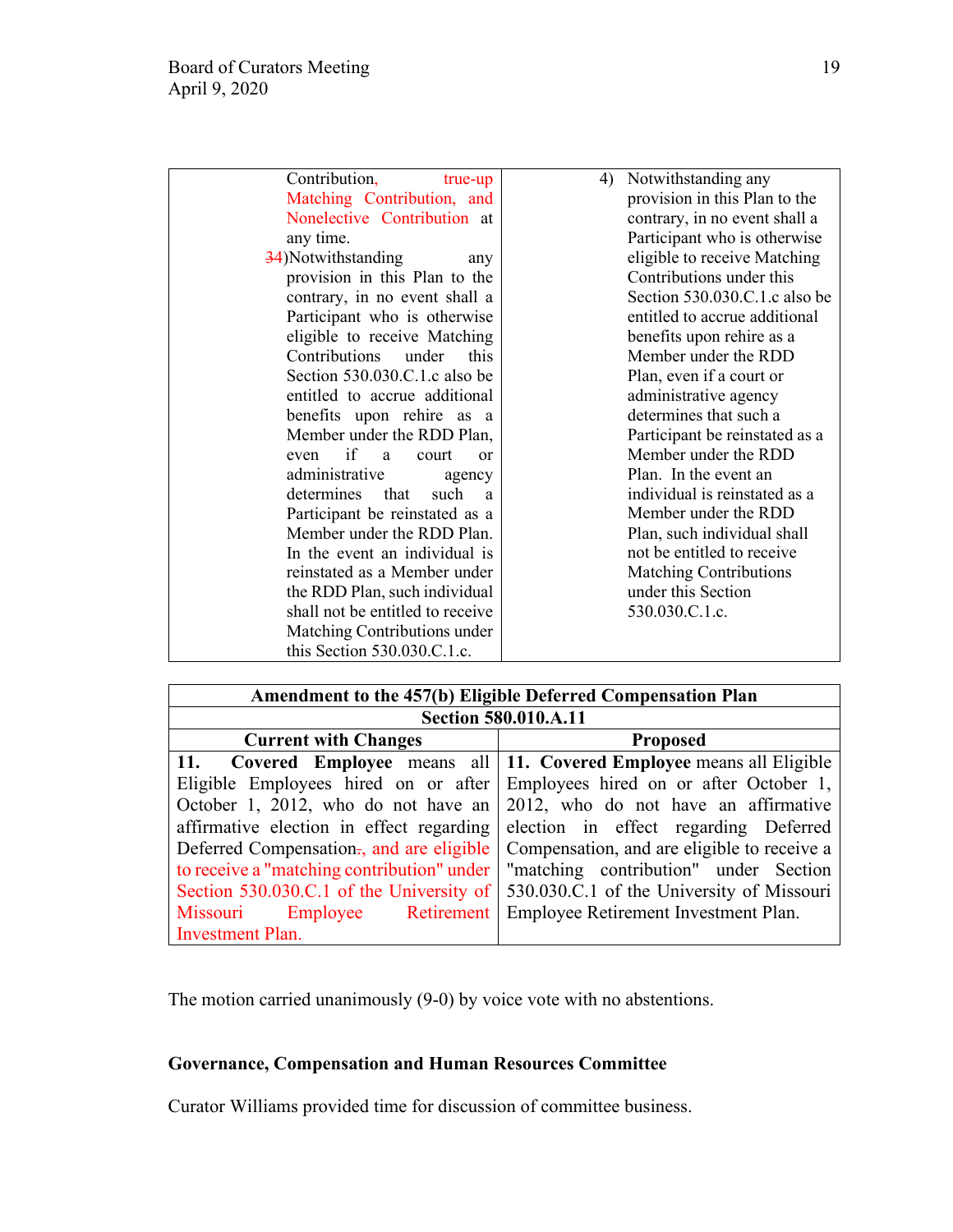Annual Benefits Report and Annual Retirement Plan Actuarial Report and Required Contribution, UM (written report only for this information item) – the complete report is on file with the minutes of this meeting.

Approval, Board Committee Charters – presented by Curator Williams (information on file)

It was recommended by Chair Brncic, moved by Curator Williams and seconded

by Curator Steelman, that the following action be taken:

that the Board Committee Charters, as developed by the Committee Chairs and executive liaisons and that will be reviewed by the full Board annually, be approved as attached (and as on file with the minutes of this meeting).

# **Charter for Academic, Student Affairs, Research & Economic Development Committee**

The Academic, Student Affairs, Research and Economic Development Committee ("Committee") will review and recommend polices to enhance quality and effectiveness of academic, student affairs, research and economic development and align the available resources with the University's academic mission.

**I. Scope** 

In carrying out its responsibilities, the Committee reviews and makes recommendations to the Board of Curators on strategies and policies relating to student and faculty welfare, academic standards, educational and instructional quality, intercollegiate athletics, degree programs, economic development, research initiatives, and associated programs.

# **II. Executive Liaison**

The Senior Associate Vice President for Academic Affairs of the University, or some other person(s) designated by the President of the University, with the concurrence of the Board Chair and the Committee Chair, shall be the executive liaison to the committee and responsible for transmitting committee recommendations.

### **III. Ex Officio Member**

The Student Representative to the Board of Curators shall be an ex officio member of the Committee.

### **IV. Responsibilities**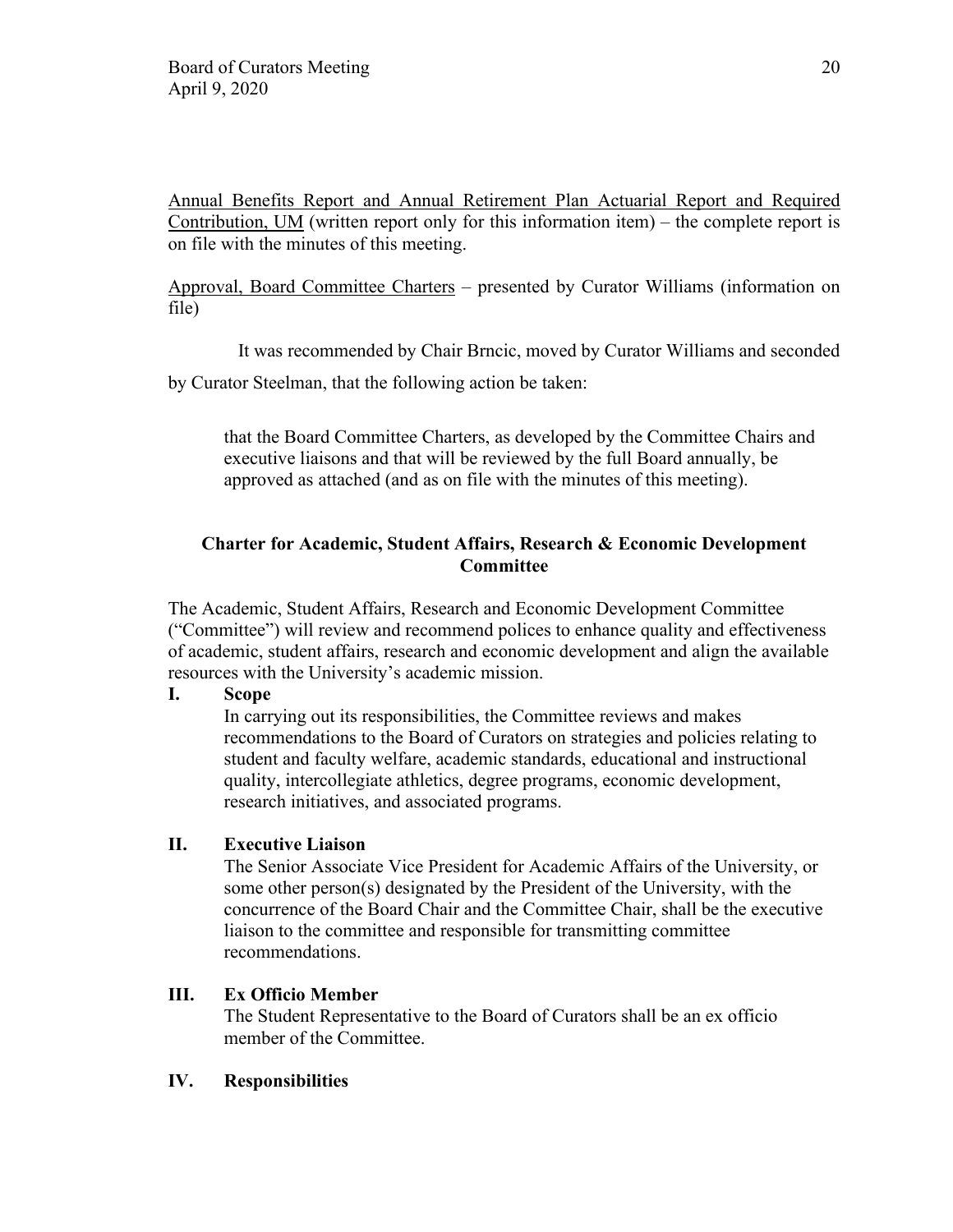In addition to the overall responsibilities of the Committee described above and in carrying out its responsibilities, the charge of the Committee shall include reviewing and making recommendations to the Board on the following matters: A. Selection of Curators' Distinguished Professors;

- B. Approval and review of new degree programs;
- C. Intercollegiate athletics, as specifically outlined in Section 270.060 of the Collected Rules and Regulations with a commitment to the academic success, and physical and social development of student-athletes;
- D. Changes to university-level admissions requirements, academic standards, student services, and graduation requirements;
- E. Quarterly and annual reports providing information on academic programs that have been added, deactivated, or deleted; and
- F. Highlight successful research and economic development efforts and partnerships; linking research and commercialization from the University with business and industry across the state and around the world.
- G. Additional matters customarily addressed by the academic, student affairs, research & economic development committee of a governing board for an institution of higher education.

# **Charter for Audit, Compliance and Ethics Committee**

The Audit, Compliance and Ethics Committee ("Committee") will review and recommend policies to enhance the quality and effectiveness of the University's financial reporting, internal control structure and compliance and ethics programs.

**I. Scope**

In carrying out its responsibilities, the Committee monitors and assesses the University's financial reporting systems and controls, internal and external audit functions, and compliance and ethics programs.

# **II. Executive Liaison**

The Chief Audit and Compliance Officer of the University or some other person(s) designated by the President of the University, with the concurrence of the Board Chair and the Committee Chair, shall be the executive liaison to the committee and responsible for transmitting committee recommendations.

### **III. Responsibilities**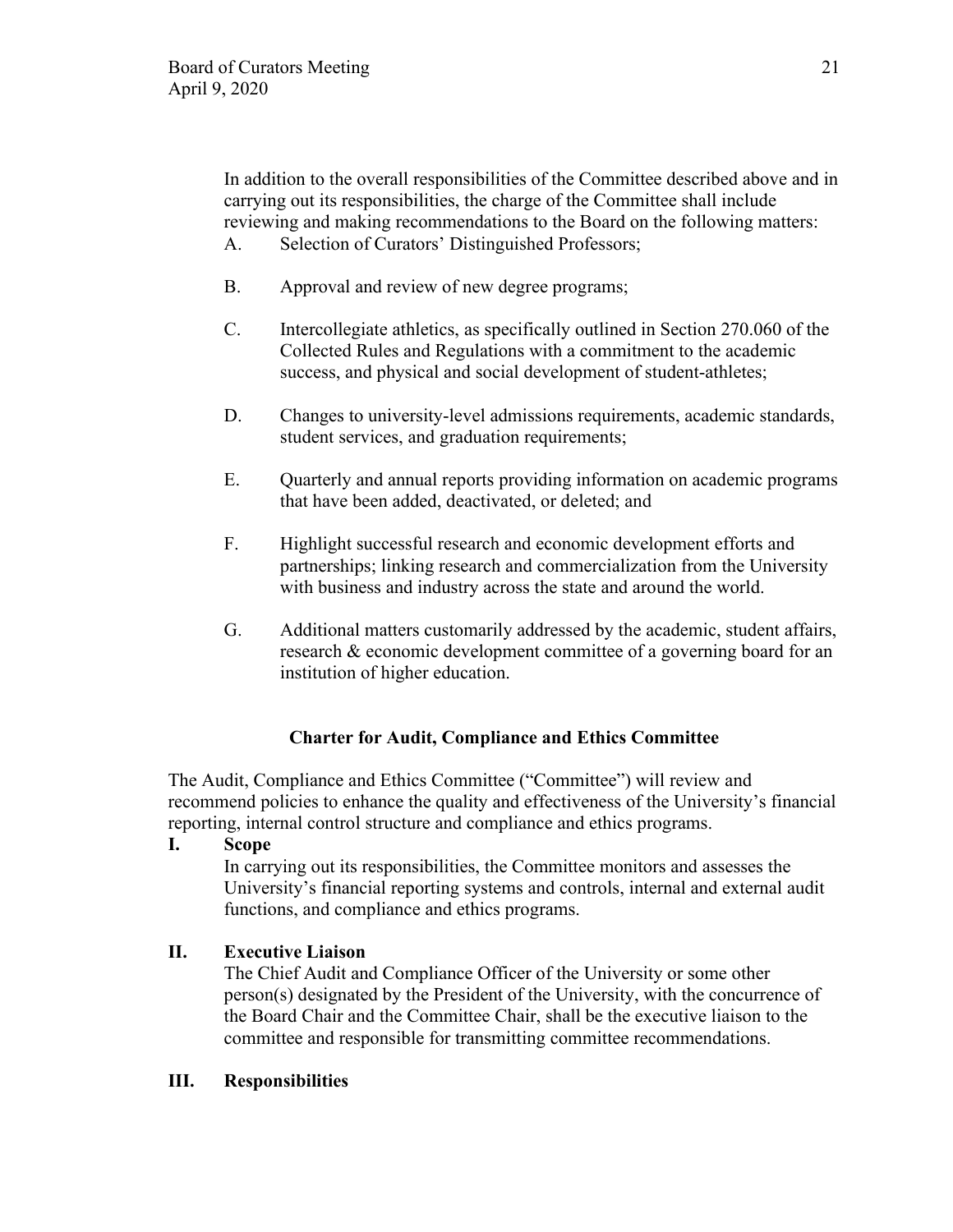In addition to the overall responsibilities of the Committee described above and in carrying out its responsibilities, the charge of the Committee shall include:

- A. Reviewing and making recommendations to the Board in the following matters:
	- 1. the University risk assessment, audit plan and compliance plan;
	- 2. in conjunction with the Governance, Compensation and Human Resources Committee, the appointment, compensation, annual performance evaluation and termination of the University's Chief Audit and Compliance Officer;
	- 3. the appointment, compensation, and termination of the university's external auditors.
- B. Providing governance oversight regarding:
	- 1. development and monitoring a University code of conduct;
	- 2. effectiveness of the internal control framework;
	- 3. ensuring that the significant findings and recommendations are received, discussed and appropriately resolved;
	- 4. procedures for reporting misconduct without the fear of retaliation;
	- 5. university compliance with applicable laws, regulations, and policies that govern all aspects of University operations including but not limited to the following:
		- a. Administrative compliance risks
		- b. Healthcare compliance risks
		- c. Research compliance risks
		- d. Information security compliance risks
		- e. Privacy compliance risks
	- 6. those additional matters customarily addressed by the audit, compliance and ethics committee of a governing board for an institution of higher education.
- C. Reviewing periodic reports regarding:
	- 1. the independence, performance, resources and structure of the internal audit, compliance and ethics functions;
	- 2. audit reports and open audit issue status updates;
	- 3. management's written responses to significant findings and recommendations by the auditors;
	- 4. the adequacy of the University's information technology methodology with regards to security, internal controls and data integrity assurance;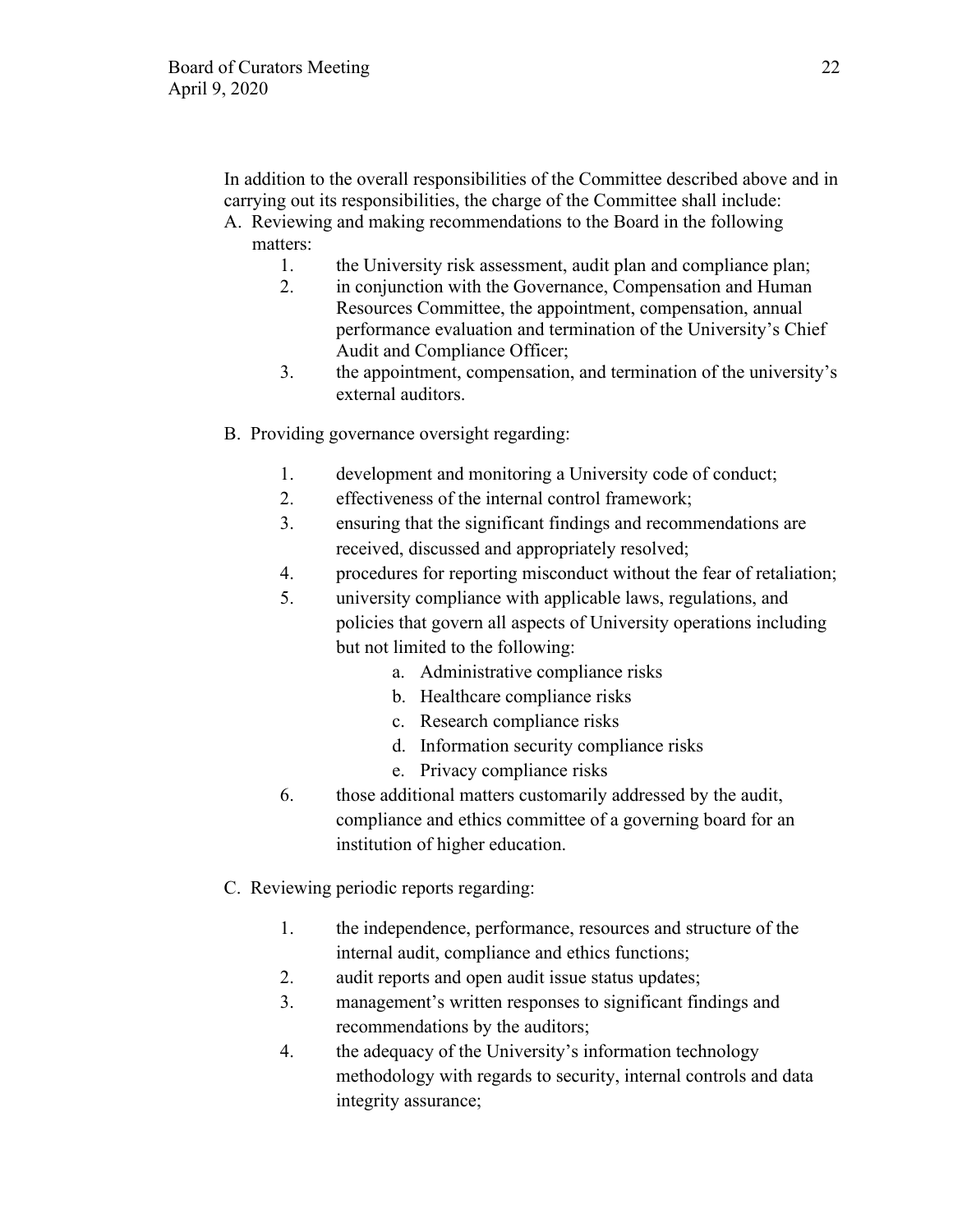- 5. annual external audit reports, including audited financial statements, single audit and required procedures;
- 6. the effectiveness of the compliance and ethics program ensuring it has appropriate standing and visibility across the system;

# **Charter for Finance Committee**

The Finance Committee ("Committee") oversees the fiscal stability and long-term economic health of the University. The Committee will review and recommend policies to enhance quality and effectiveness of the finance functions of the University.

**I. Scope**

In carrying out its responsibilities, the Committee monitors the University's financial operations, fundraising performance, debt level, capital priorities and investment performance; requires the maintenance of accurate and complete financial records; and maintains open lines of communication with the Board about the University's financial condition.

## **II. Executive Liaison**

The Vice President for Finance of the University or some other person(s) designated by the President of the University, with the concurrence of the Board Chair and the Committee Chair, shall be the executive liaison to the Committee and responsible for transmitting committee recommendations.

### **III. Responsibilities**

In addition to the overall responsibilities of the Committee described above and in carrying out its responsibilities, the charge of the Committee shall include

- A. Reviewing and making recommendations to the Board on the following matters:
	- 1. University operating budget and financial plan;
	- 2. University capital budget and master facility plans;
	- 3. capital projects;
	- 4. tuition, fees and housing rates;
	- 5. state appropriation requests;
	- 6. pursuant to applicable Collected Rules and Regulations, contracts and reports;
	- 7. insurance brokers and self-insurance programs;
	- 8. pursuant to applicable Collected Rules and Regulations, real estate sales, purchases, leases, easements and right-of-way agreements;
	- 9. the issuance of debt;
	- 10. asset allocation guidelines and other policies related to the University's investment management function; and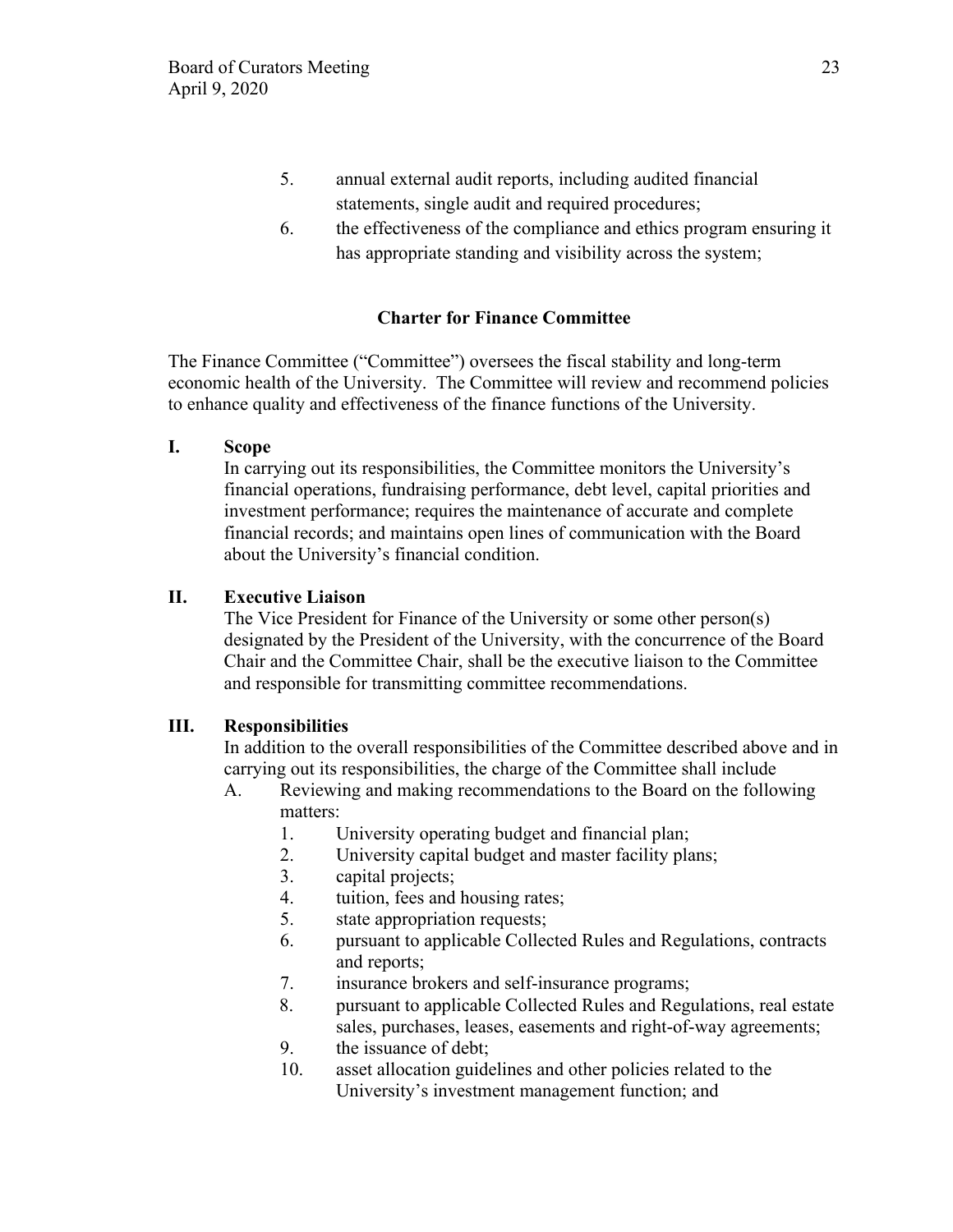- 11. additional matters customarily addressed by the finance committee of a governing board for an institution of higher education.
- B. Providing governance oversight to:
	- 1. long-range financial planning strategies;
	- 2. fundraising and development strategies;
	- 3. total indebtedness and debt capacity of the University;
	- 4. the investment portfolio performance; and
	- 5. the financial condition of the pension fund.
- C. Reviewing periodic reports including:
	- 1. quarterly and year-end financial reports that measure the University's fiscal condition;
	- 2. annual purchasing reports on bids and equipment leases;
	- 3. quarterly debt-management reports;
	- 4. quarterly and year-end investment performance reports;
	- 5. semi-annual reports on development and fundraising activities; and
	- 6. other financial reports as requested by the Committee.

# **Charter for Governance, Compensation and Human Resources Committee**

### **I. Governance, Compensation and Human Resources Committee**

 The Governance, Compensation and Human Resources Committee ("Committee") will review and recommend policies to enhance quality and effectiveness of the Board as well as compensation, benefits and human resources functions of the University.

# **II. Governance**

### **A. Scope**

In carrying out its responsibilities regarding governance, the Committee has the central authority of ensuring that board members are prepared to exercise their fiduciary duties and assisting the Board to function effectively, efficiently and with integrity.

# **B. Executive Liaison**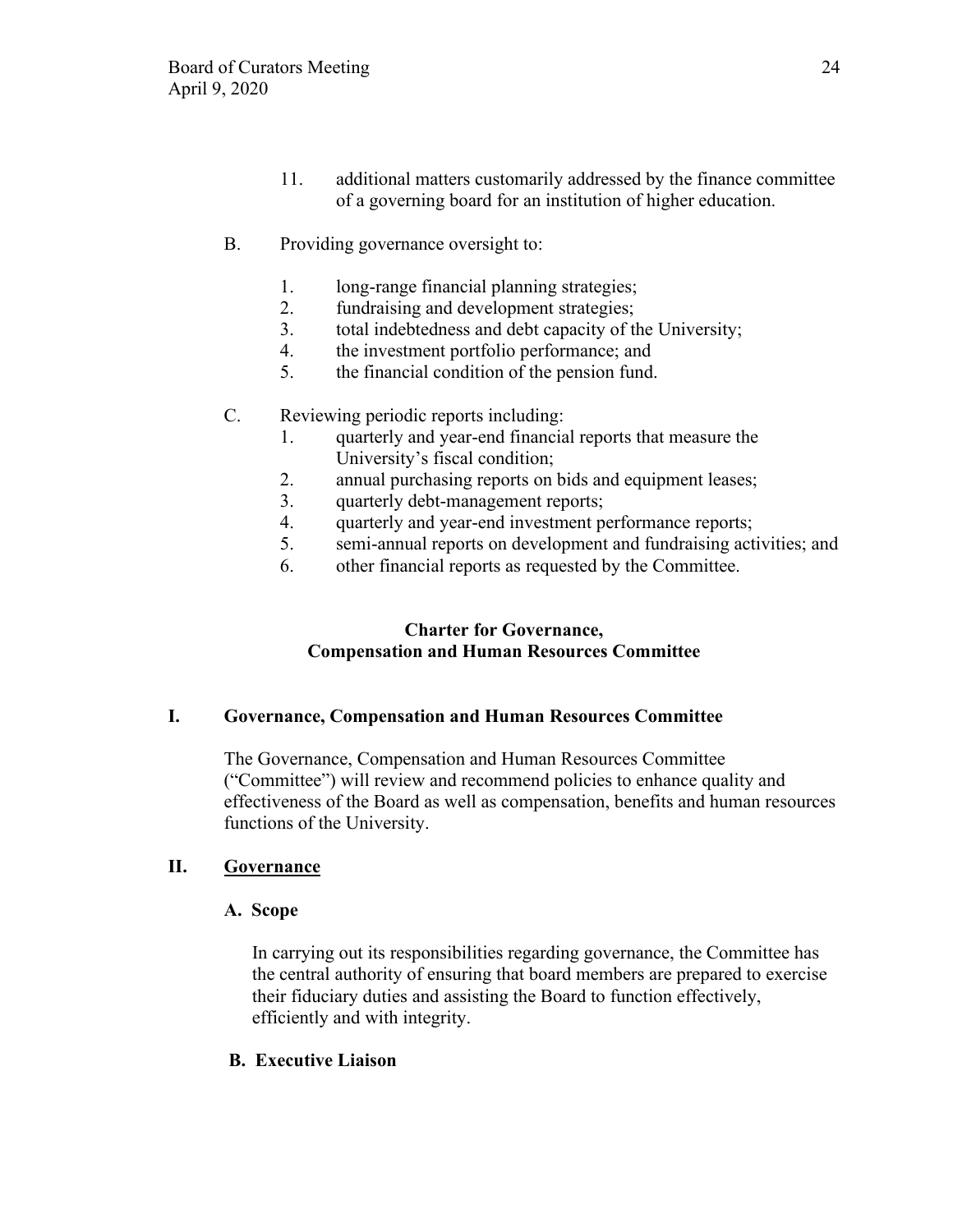The General Counsel of the University, or some other person(s) designated by the President of the University with the concurrence of the Board Chair and the Committee Chair, shall serve as executive liaison to the Committee on governance matters and be responsible for transmitting Committee recommendations related to governance.

# **C. Responsibilities**

In addition to the overall responsibilities of the Committee described above, and in carrying out its responsibilities regarding governance, the Committee shall review and make recommendations on the following matters:

- a. ensuring that Board members are prepared to carry out their fiduciary duties to the University;
- b. providing and monitoring a substantive orientation process for all new Board members and a continuous board education program for existing Board members;
- c. overseeing, or determining with the Board Chair and President, the timing and process of periodic Board self-assessment;
- d. establishing expectations and monitoring compliance of individual Board members;
- e. ensuring that the Board adheres to its rules of conduct, including conflict-of-interest and disclosure policies, and that it otherwise maintains the highest levels of integrity in everything it does;
- f. periodically reviewing the adequacy of the Board's bylaws and other Collected Rules and Regulations adopted by the Board that pertain to its internal operations (all recommendations for bylaws amendment shall first be considered by this Committee);
- g. identifying best practices in institutional and Board governance;
- h. monitoring and assessing external influences and relationships with affiliated entities;
- i. assessing areas of expertise needed in future Board members; and
- j. those additional matters customarily addressed by the governance committee of a governing board for an institution of higher education.

# **III. Compensation and Human Resources**

# **A. Scope**

In carrying out its responsibilities regarding compensation and human resources, the Committee reviews and makes recommendations to the Board of Curators on strategies and policies relating to compensation, benefits and other human resources functions and associated programs.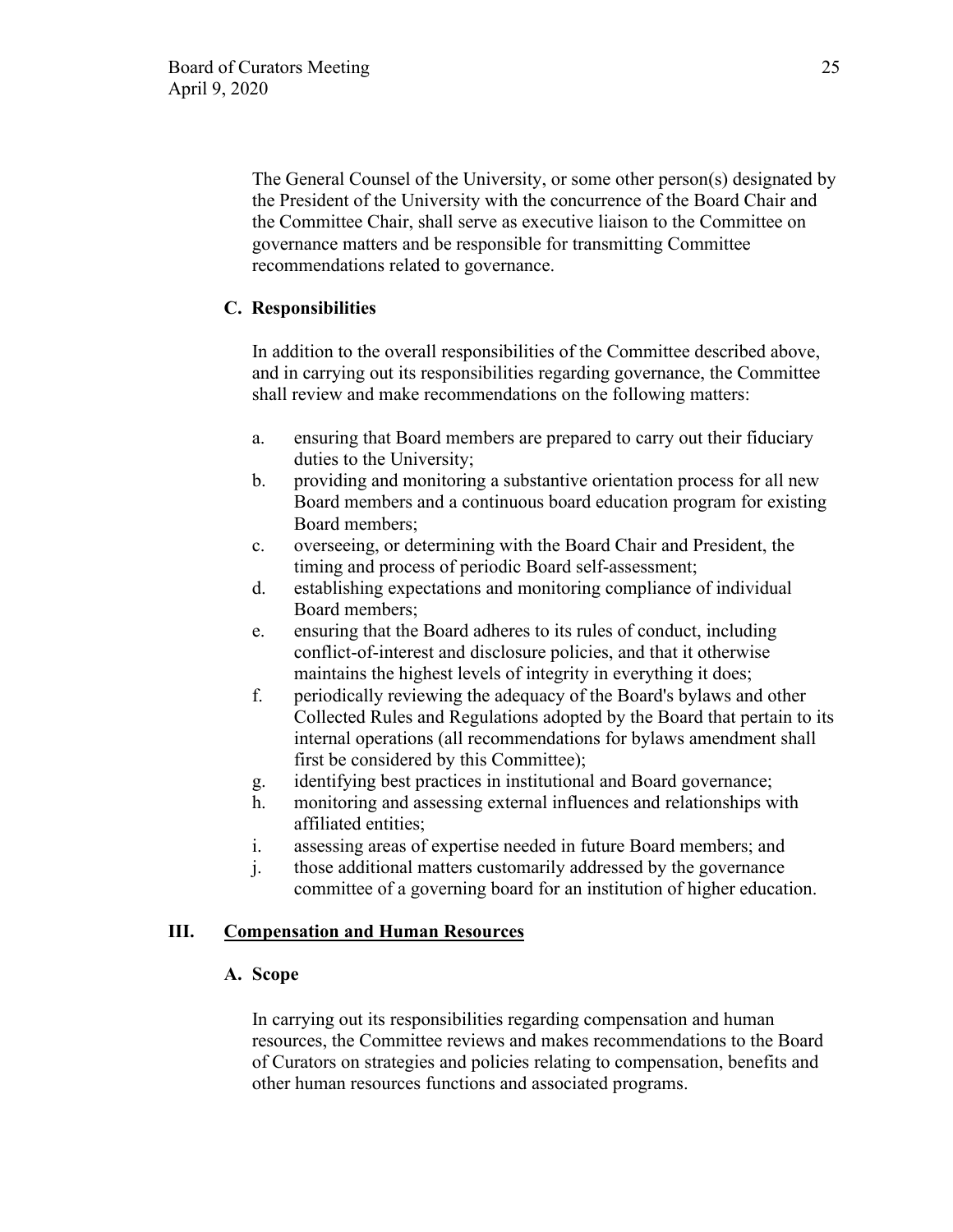### **B. Executive Liaison**

The Associate Vice President and Chief Human Resources Officer of the University, or some other person(s) designated by the President of the University, with the concurrence of the Board Chair and the Committee Chair, shall serve as executive liaison to the Committee on human resources and compensation matters and be responsible for transmitting committee recommendations related to human resources and compensation.

### **C. Responsibilities**

In addition to the overall responsibilities of the Committee described above and in carrying out its responsibilities regarding human resources and compensation, the charge of the Committee shall include reviewing and making recommendations to the Board on the following matters:

- 1. Performance and compensation of individuals reporting directly to the Board:
	- a. President
	- b. General Counsel
	- c. Secretary of the Board of Curators
	- d. Chief Audit and Compliance Officer, in conjunction with the Audit, Compliance and Ethics Committee
- 2. Pursuant to Section 320.020 of the Collected Rules and Regulations, appointment or change of appointment of the following shall be reported to and approved by the Board before the effective date:
	- a. Vice Presidents
	- b. Chancellors
	- c. Curators Professors
- 3. Intercollegiate Athletics

Pursuant to Section 270.060 of the Collected Rules and Regulations, contracts for Directors of Intercollegiate Athletics and Head Coaches may not exceed five (5) years and shall not include buyout clauses calling for the individual to receive more than the balance of the annual base salary the individual would have earned under the remaining terms of the contract, unless approved by the UM Board of Curators upon the recommendation of the President.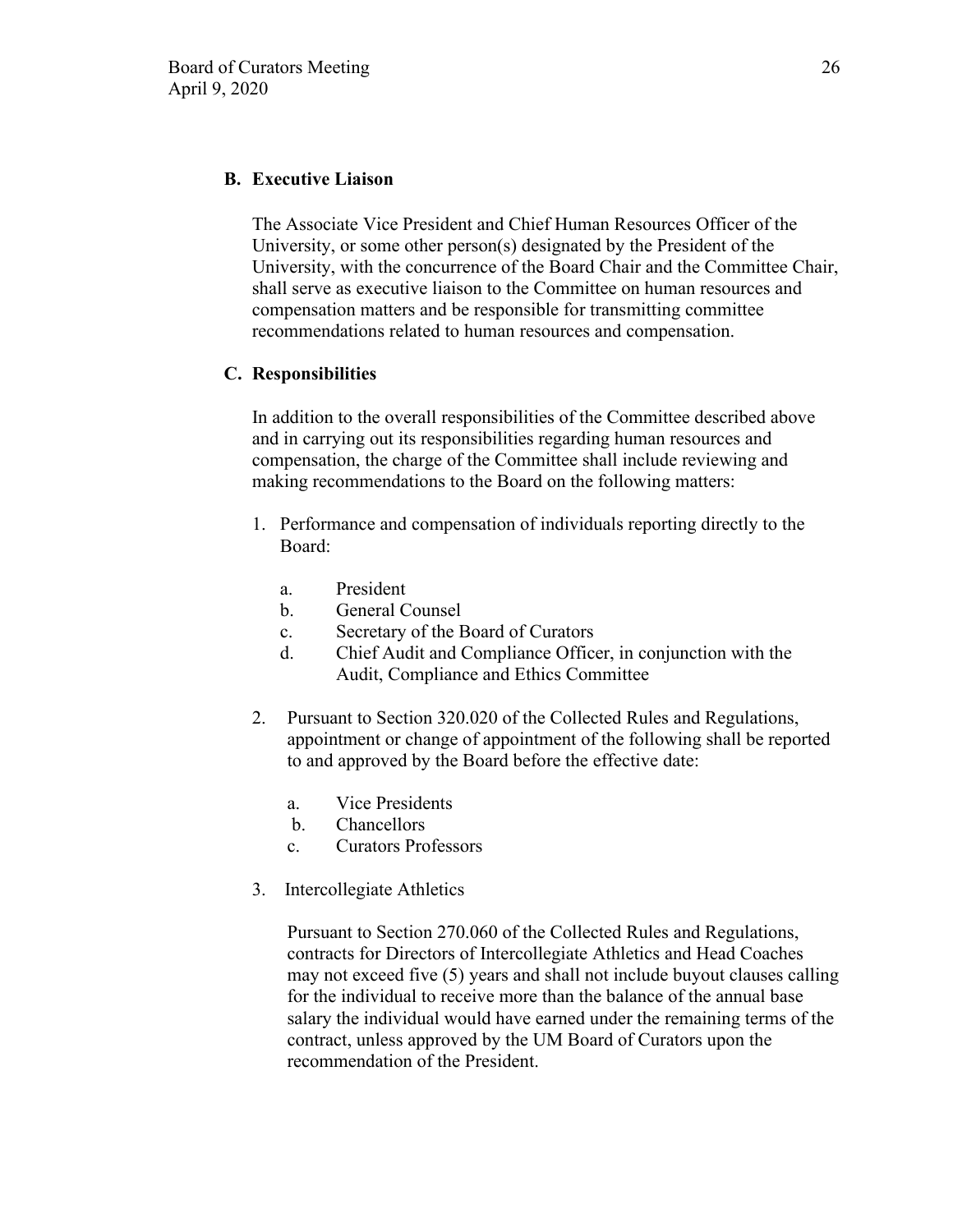- 4. Benefit, retirement and post retirement plans, including an annual benefits report, as further defined in Section 520.010, Benefit Programs, of the Collected Rules and Regulations.
- 5. Additional employee benefits including the Education Assistance Program for University Employees, CRR 230.070, and Layoff and Transition Assistance, CRR 350.051.
- 6. Labor Union Recognition and matters as further defined in Section 350.020, Labor Union Recognition, of the Collected Rules and Regulations.
- 7. Employment related policies including those related to employee absences, conduct and grievances.
- 8. Additional matters customarily addressed by the compensation and human resources committee of a governing board for an institution of higher education.

# **Charter for Health Affairs Committee**

The Health Affairs Committee ("Committee") assists the Board of Curators in overseeing the clinical health care operations of the University and in coordinating those operations in furtherance of the University's teaching, research, and clinical missions.

# **I. Scope**

The Committee provides oversight for the University's clinical health care operations in the areas of:

- Mission, vision, and strategy;
- Governance and operational oversight;
- Ouality of care and patient safety;
- Regulatory compliance;
- Financial planning and performance; and
- Coordination of the clinical, teaching, and research missions.

# **II. Executive Liaison**

The Executive Vice Chancellor for Health Affairs of the University of Missouri-Columbia or some other person(s) designated by the President of the University, with the concurrence of the Board Chair and the Committee Chair, shall be the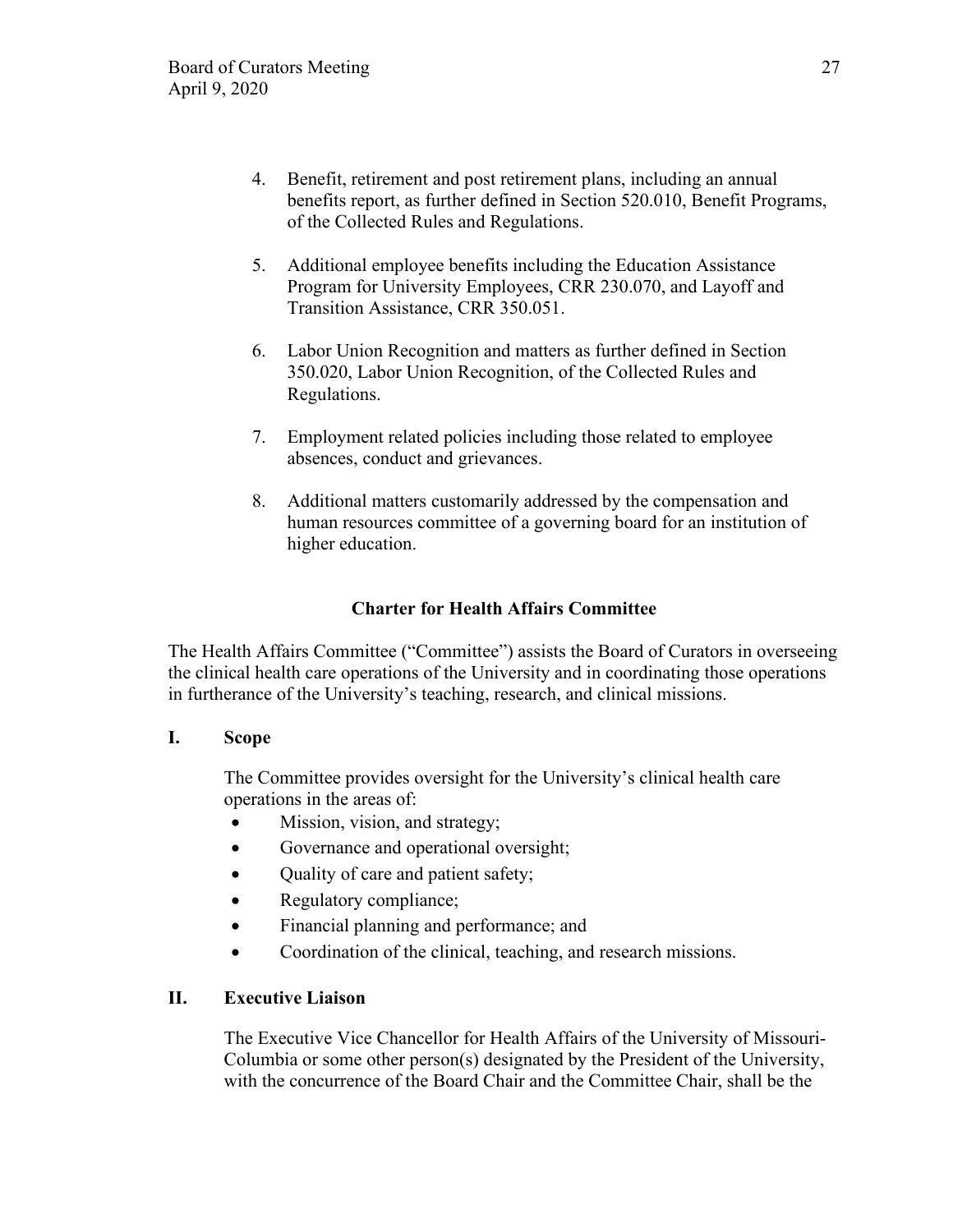executive liaison to the Committee and responsible for transmitting Committee recommendations.

# **III. Responsibilities**

In addition to the overall responsibilities of the Committee described above and in carrying out its responsibilities regarding clinical health care operations, the charge of the Committee shall include:

- A. Reviewing and making recommendations to the Board regarding:
	- 1. actions that are appropriate or necessary to assist the Board in overseeing clinical health care operations or coordinating the teaching, research, and clinical missions;
	- 2. significant actions related to health care which should require advance notice or approval by the Committee or Board; and
	- 3. other matters referred to it by the Board and University officers.
- B. Requesting, receiving, and reviewing reports and other information from University officers and advisors regarding health care operations, coordination of the teaching, research, and clinical missions, and related matters, including meeting at least quarterly and receiving regular reports from appropriate officers of University of Missouri Health Care, the MU School of Medicine, and the MU Health Chief Compliance Officer.
- C. Additional matters customarily addressed by the health affairs committee of a governing board for an institution of higher education.

# **IV. Committee Membership and Quorum Requirements**

The Committee's membership may include non-Curator members in addition to Curator members. Subject to approval of the Board, the Board Chair shall determine the number of Curator and non-Curator members to appoint to the Committee and shall select individuals to serve as members of the Committee; provided that, the number of non-Curator members on the Committee shall not exceed the number of Curator members on the Committee, unless the Committee temporarily has more non-Curator members than Curator members because a Curator member of the Committee has resigned from the Board or the Committee. Non-Curator members may resign their Committee membership by providing written notice to the Board Chair. Non-Curator members of the Committee serve at the pleasure of the Board and may be removed by the Board Chair at any time, subject to approval of the Board.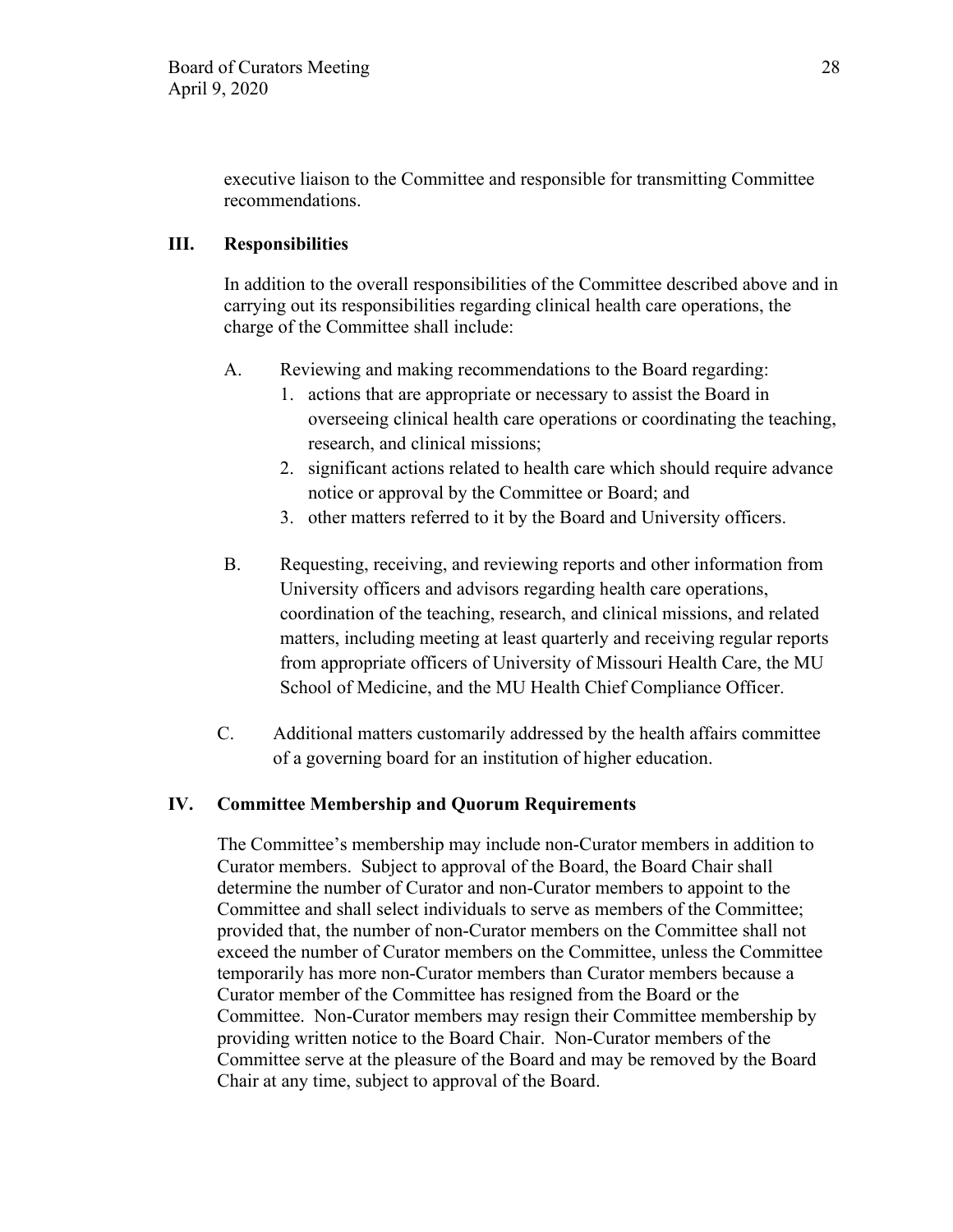A quorum for the transaction of any and all business of the Committee shall exist when:

- A. Both a majority of all Curator members of the Committee and a majority of all members of the Committee are participating for Committee meetings which are held in conjunction with meetings of the Board; or
- B. Both all Curator members of the Committee and a majority of all members of the Committee are participating for Committee meetings which are not held in conjunction with meetings of the Board; or
- C. Both a majority of all Curator members of the Committee and a majority of all members of the Committee are participating for Committee meetings which are held solely for the purpose of reviewing and overseeing compliance matters.

The motion carried unanimously (9-0) by voice vote with no abstentions.

# **Finance Committee**

Curator Steelman provided time for discussion of committee business.

Financial Status Report, UM – presented by Vice President Rapp (information on file for this information item)

Consideration and Vote on an Amendment to the Funding Plan for the NextGen Precision Health Institute Project, and Approval of a Bond Resolution Authorizing the Issuance by the University of Missouri System Facilities Revenue Bonds (A) To Refund Certain Existing Bonds and Other Obligations, (B) To Finance Said Project and (C) To Take Related Actions – presented by Mr. Kevin Hogg (information on file)

It was recommended by Vice President for Finance, Chief Financial Officer and

Treasurer Ryan Rapp, endorsed by President Choi, moved by Curator Steelman, and

seconded by Curator Hoberock, that:

The Board hereby amends the funding plan for the project budget for the NextGen Precision Health Institute (formerly known as the Translational Precision Medicine Complex), first approved by Board Action on May 15, 2019, to eliminate the minimum requirement for use of University Unrestricted Funds,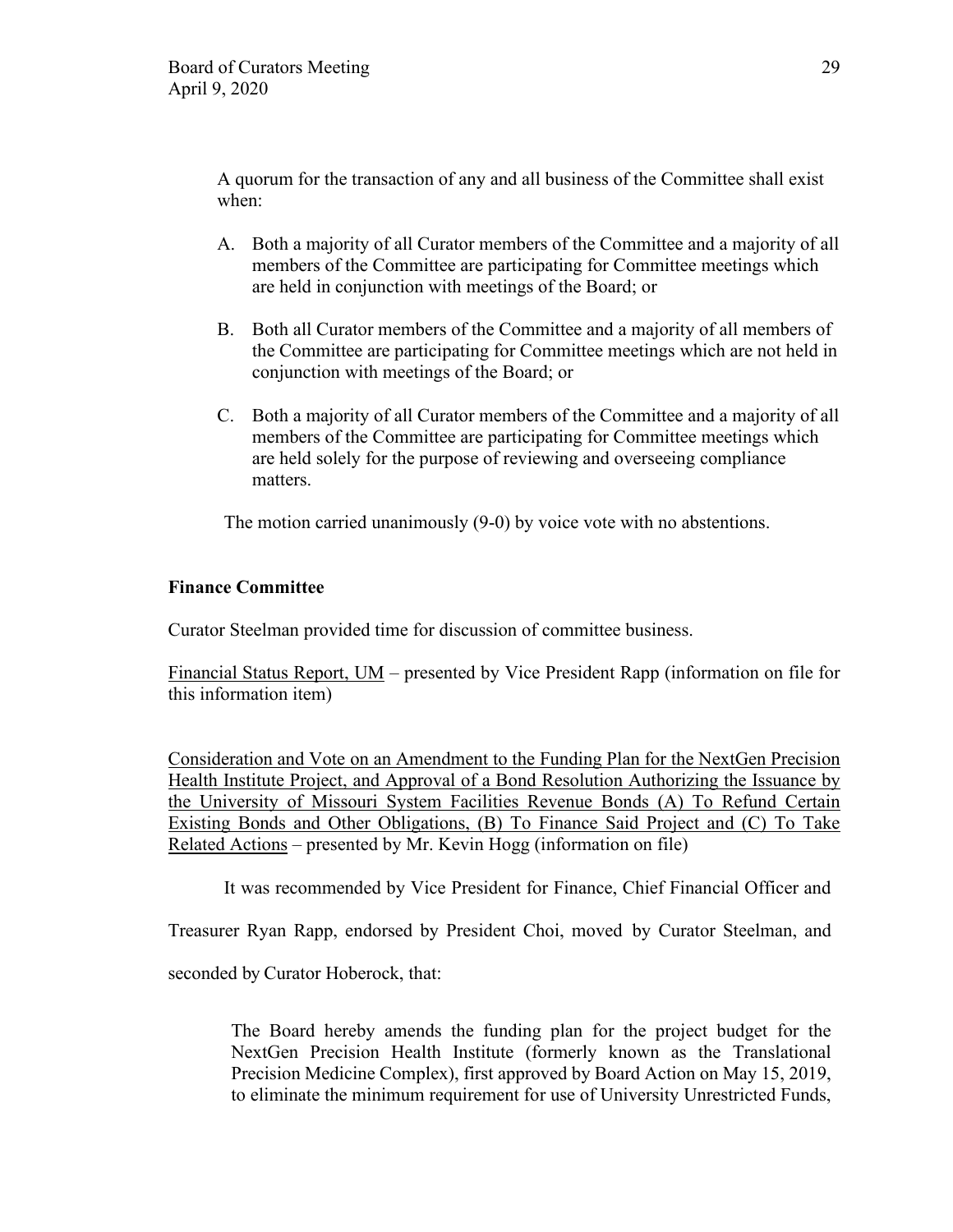and increase the maximum allowable debt financing for such project from \$121,000,000 to \$180,000,000; and further, that

The Curators of the University of Missouri be authorized to issue certain revenue bonds pursuant to the terms and conditions in the attached Bond Resolution, including authorization for the Vice President for Finance, Chief Financial Officer, and Treasurer or the Assistant Vice President for Treasury and Real Estate to approve final terms and to report such final terms to the Board.

The motion carried unanimously (9-0) by voice vote with no abstentions.

### **Audit, Compliance and Ethics Committee**

Curator Layman provided time for discussion of committee business.

Internal Audit and Consulting Quarterly Report, UM – (information and slides on file for this information only item)

Compliance Program Implementation Status, UM (information and slides on file for this information only item)

#### **Health Affairs Committee**

Curator Graham provided time for discussion of committee business.

MU Health Care Chief Executive Officer Update – written report only (on file with the minutes of this meeting)

School of Medicine Interim Dean Report – written report only (on file with the minutes of this meeting)

Quarterly Financial Report – written report only (on file with the minutes of this meeting)

Quarterly Compliance Report – written report only (on file with the minutes of this meeting)

### **Academic, Student Affairs, Research and Economic Development Chair Report**

Curator Chatman provided an overview of committee business.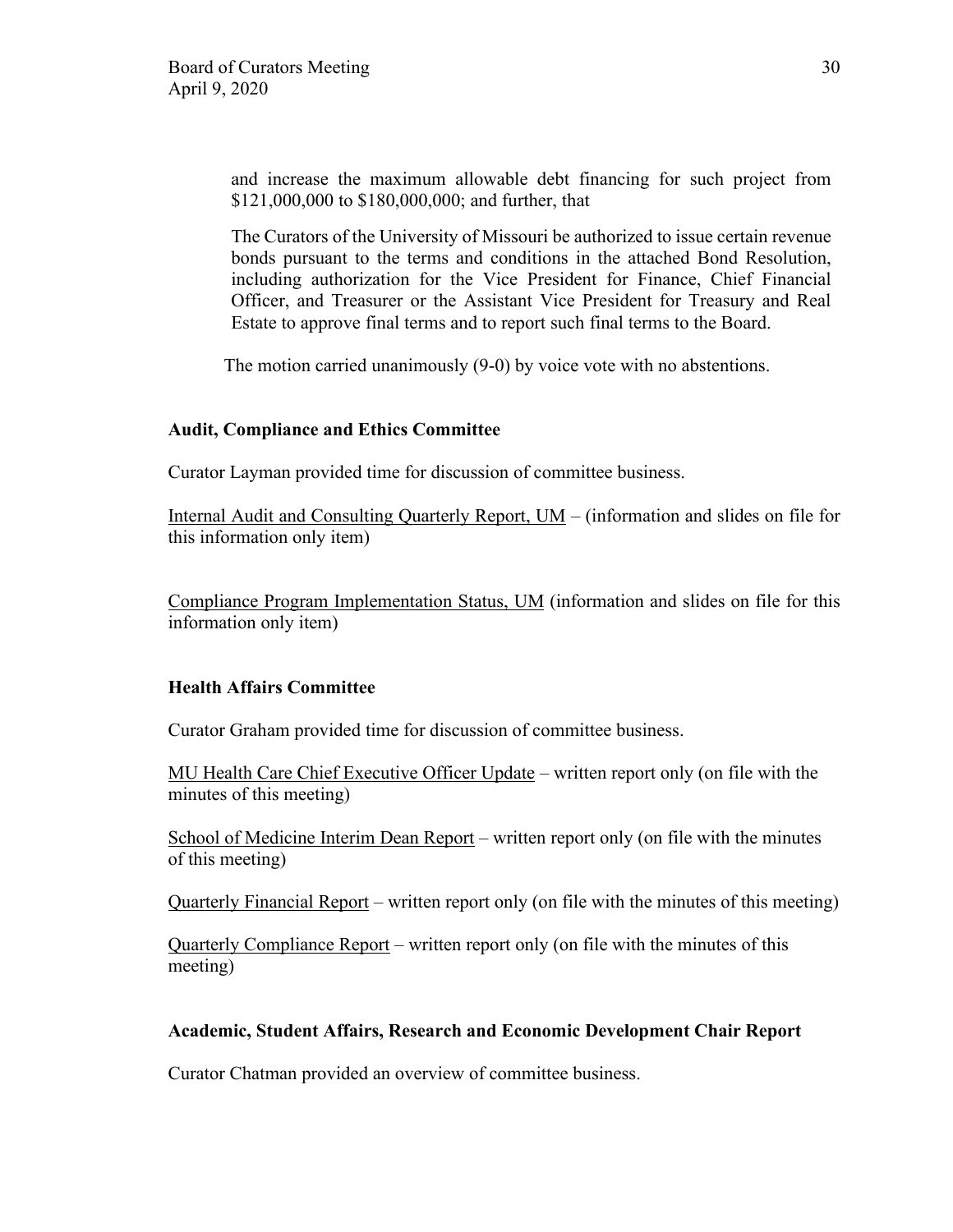Academic Programs Enrollment Report – (information on file for this information only item)

UMKC Test Optional Admissions – presented by Chancellor Agrawal and Senior Associate Vice President Graham. The Committee noted that the contingency it placed on this action item has been satisfied.

It was recommended by Senior Associate Vice President Steve Graham, endorsed by President Choi, recommended by the Academic, Student Affairs, Research & Economic Development Committee, moved by Curator Chatman, seconded by Curator Steelman, that the following action be taken:

that Test Optional Admissions Policy at the University of Missouri – Kansas City be approved as attached (and as on file with the minutes of this meeting).

The motion carried unanimously (9-0) by voice vote with no abstentions.

# **General Business**

Good and Welfare of the Board -

Draft June 18-19, 2020 Board of Curators meeting agenda – no discussion (on file)

Evaluation of Organizational Structure – Chair Brncic presented the Board has a fiduciary duty to evaluate the organizational structure and governance of the University of Missouri System, including the possibility of combining the positions of UM President and MU Chancellor permanently. Given the current Chancellor vacancy, University financial challenges and emphasis on distance learning, this is an optimal time for such a review.

Curator Williams, Chair of the Governance, Compensation and Human Resources Committee, will facilitate the review in conjunction with the full Board.

### Resolution for Executive Session of the Board of Curators Meeting, April 9, 2020

It was moved by Curator Brncic and seconded by Curator Graham, that there shall be an executive session with a closed record and closed vote of the Board of Curators meeting April 9, 2020 for consideration of: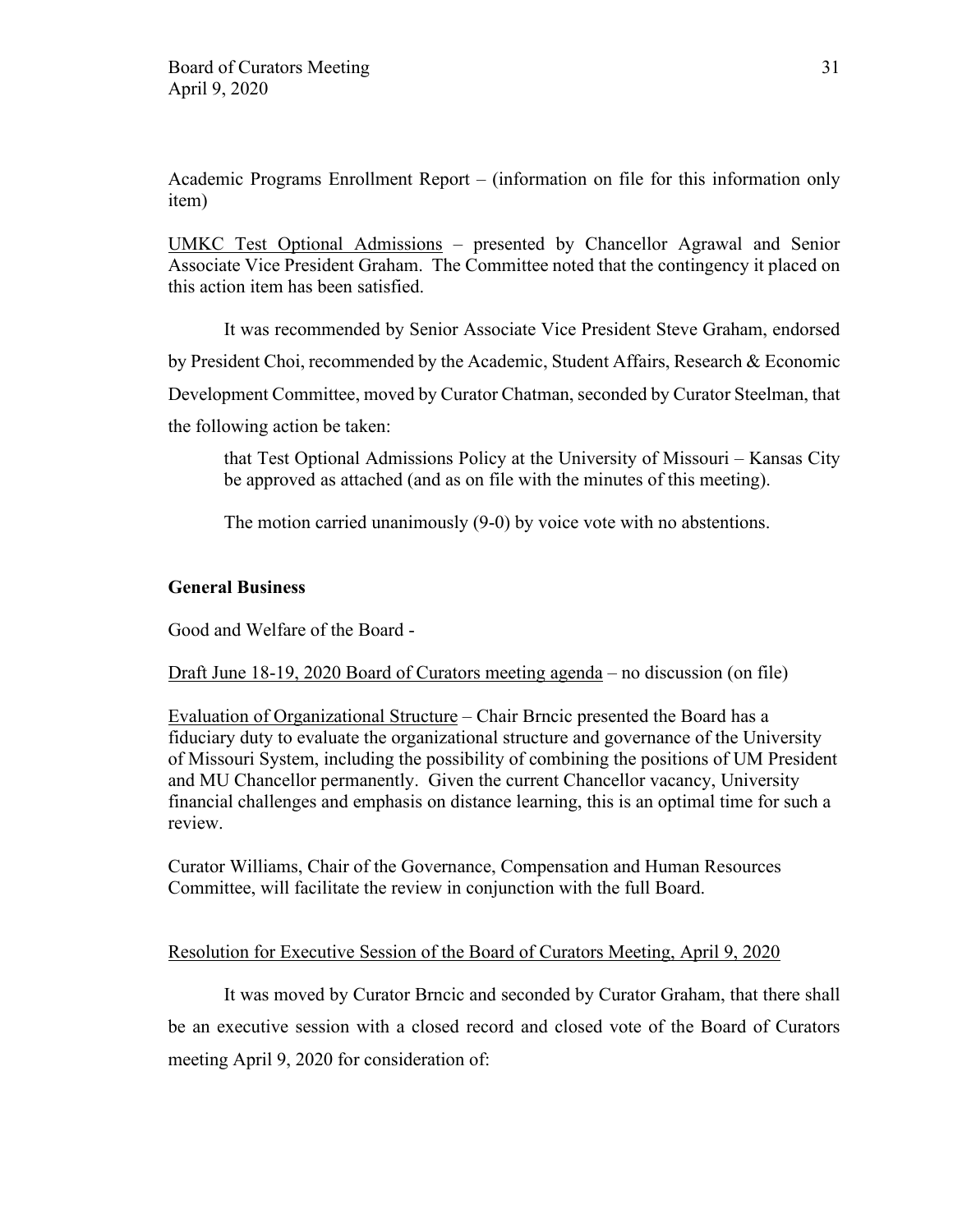- Section 610.021(1), RSMo, relating to matters identified in that provision, which include legal actions, causes of action or litigation, and confidential or privileged communications with counsel; and
- **Section 610.021(2), RSMo,** relating to matters identified in that provision, which include leasing, purchase, or sale of real estate; and
- **Section 610.021(3), RSMo**, relating to matters identified in that provision, which include hiring, firing, disciplining, or promoting of particular employees; and
- **Section 610.021(12), RSMo,** relating to matters identified in that provision, which include sealed bids and related documents and sealed proposals and related documents or documents related to a negotiated contract; and
- **Section 610.021 (13), RSMo**, relating to matters identified in that provision, which include individually identifiable personnel records, performance ratings, or records pertaining to employees or applicants for employment; and
- **Section 610.021 (14), RSMo,** relating to matters identified in that provision, which include records which are protected from disclosure by law.

Roll call vote of the Board:

Curator Brncic voted yes. Curator Chatman voted yes. Curator Graham voted yes. Curator Hoberock voted yes. Curator Layman voted yes. Curator Snowden voted yes. Curator Steelman voted yes. Curator Wenneker voted yes. Curator Williams voted yes.

The motion carried.

The public session of the Board of Curators meeting recessed at 11:00 A.M. on April 9, 2020.

#### **Board of Curators Meeting – Executive Session**

A meeting of the University of Missouri Board of Curators was convened in executive session at 11:38 A.M., on Thursday, April 9, 2020, via Zoom video and at remote locations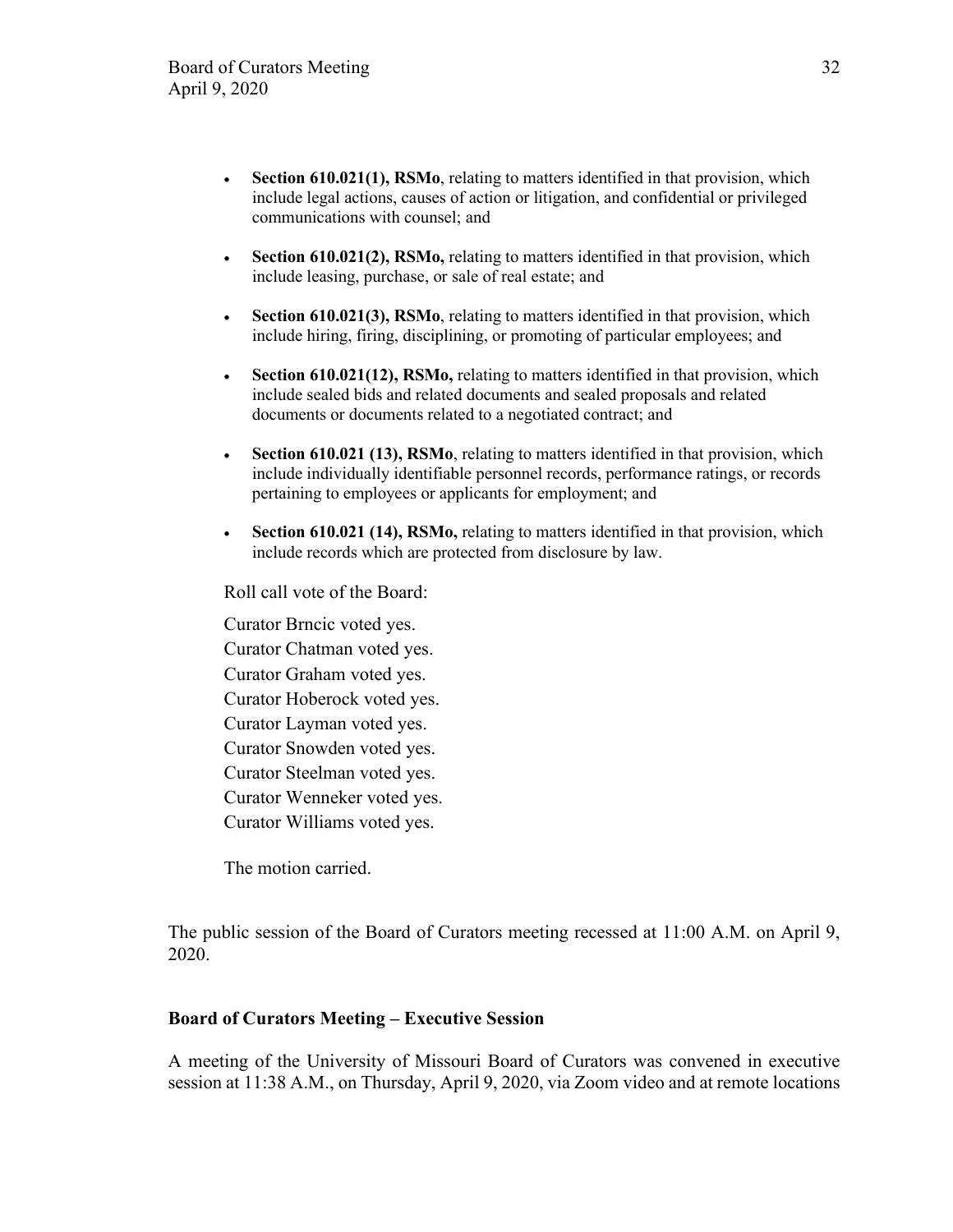via conference telephone, pursuant to public notice given of said meeting. Curator Julia G. Brncic, Chair of the Board of Curators, presided over the meeting.

#### Present

The Honorable Julia G. Brncic The Honorable Darryl M. Chatman The Honorable Maurice B. Graham The Honorable Greg E. Hoberock The Honorable Jeffrey L. Layman The Honorable Phillip H. Snowden The Honorable David L. Steelman The Honorable Robin R. Wenneker The Honorable Michael A. Williams

#### Also Present

Dr. Mun Y. Choi, President Mr. Stephen J. Owens, General Counsel Ms. Cindy Harmon, Secretary of the Board of Curators Mr. Avery Welker, Student Representative to the Board of Curators Ms. Kamrhan Farwell, Chief Marketing and Communications Officer Ms. Marsha Fischer, Associate Vice President for Human Resources and Chief Human Resources Officer Ms. Christine Holt, Chief of Staff, UM System Mr. Ryan D. Rapp, Vice President for Finance and Chief Financial Officer

#### **General Business**

Review Closed Consent Agenda – No discussion.

#### **Consent Agenda**

It was endorsed by President Choi, moved by Curator Graham and seconded by Curator Snowden, that the following items, with the removal of item number five, be approved by consent agenda:

#### Action

- 1. James Drewniak, Curators' Distinguished Professor Emeritus, Missouri S&T
- 2. Don Madison, Curators' Distinguished Professor Emeritus, Missouri S&T
- 3. Property Easement, UMKC
- 4. Property Lease or Sale, UMSL
- 5. Property Sale, UMSL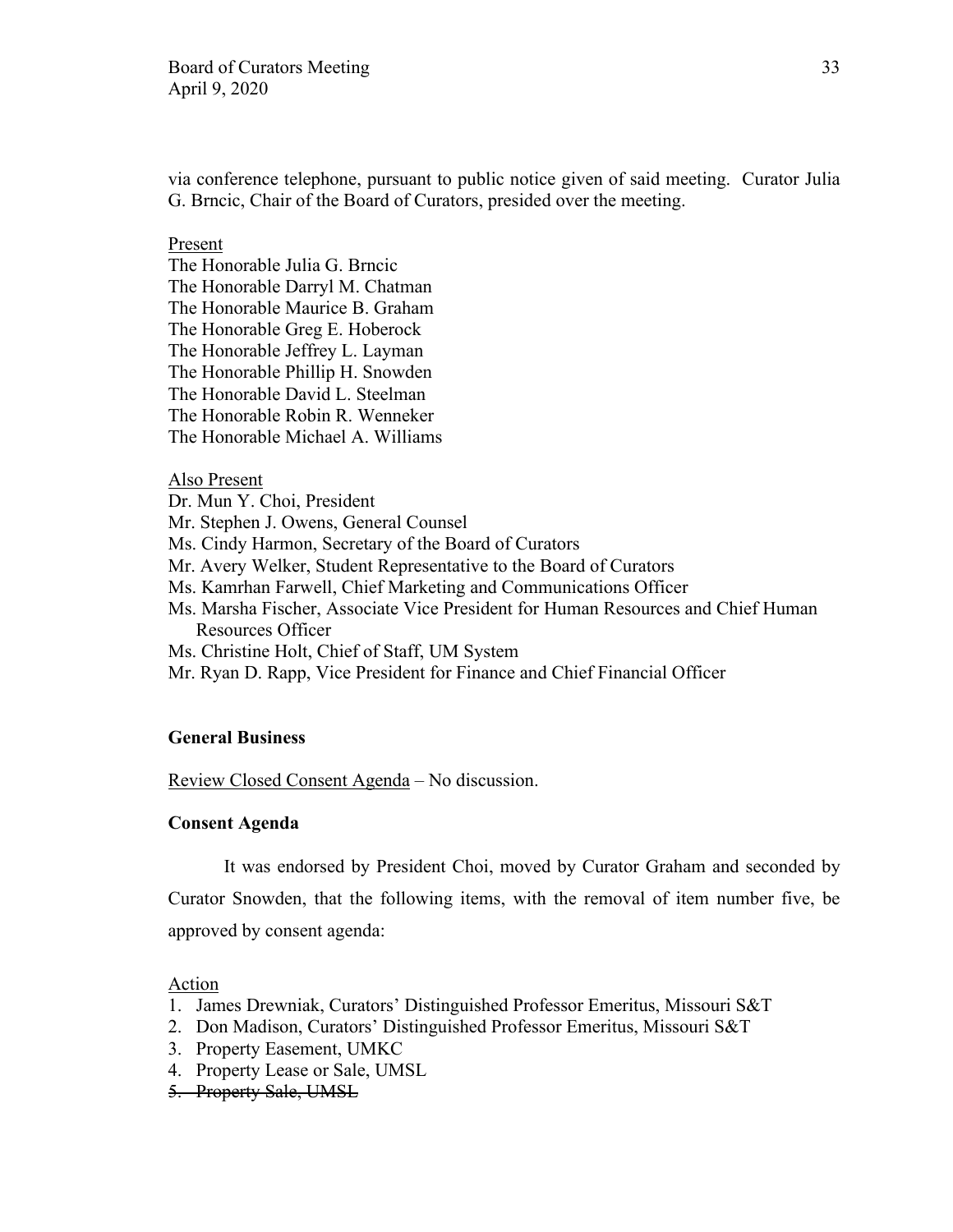# 1. Curators' Distinguished Professor Emeritus James Drewniak, Missouri S&T

that upon the recommendation of Chancellor Dehghani, the Provost, and the Senior Associate Vice President for Academic Affairs, it is recommended that Professor James Drewniak be named to the position University of Missouri Curators' Distinguished Professor Emeritus, effective September 1, 2019.

# 2. Curators' Distinguished Professor Emeritus Don Madison, Missouri S&T

that upon the recommendation of Chancellor Dehghani, the Provost, and the Senior Associate Vice President for Academic Affairs, it is recommended that Professor Don Madison be named to the position University of Missouri Curators' Distinguished Professor Emeritus, effective September 1, 2019.

- $3.$  <sup>310</sup>Property Easement, UMKC this item may be given public notice upon its completion.
- 4. 311Property Lease, UMSL this item may be given public notice upon its completion.

Roll call vote of the Board:

Curator Brncic voted yes. Curator Chatman voted yes. Curator Graham voted yes. Curator Hoberock voted yes. Curator Layman voted yes. Curator Snowden voted yes. Curator Steelman voted yes. Curator Wenneker voted yes. Curator Williams voted yes.

The motion carried.

# **General Business**

Mr. Kevin Hogg joined the meeting.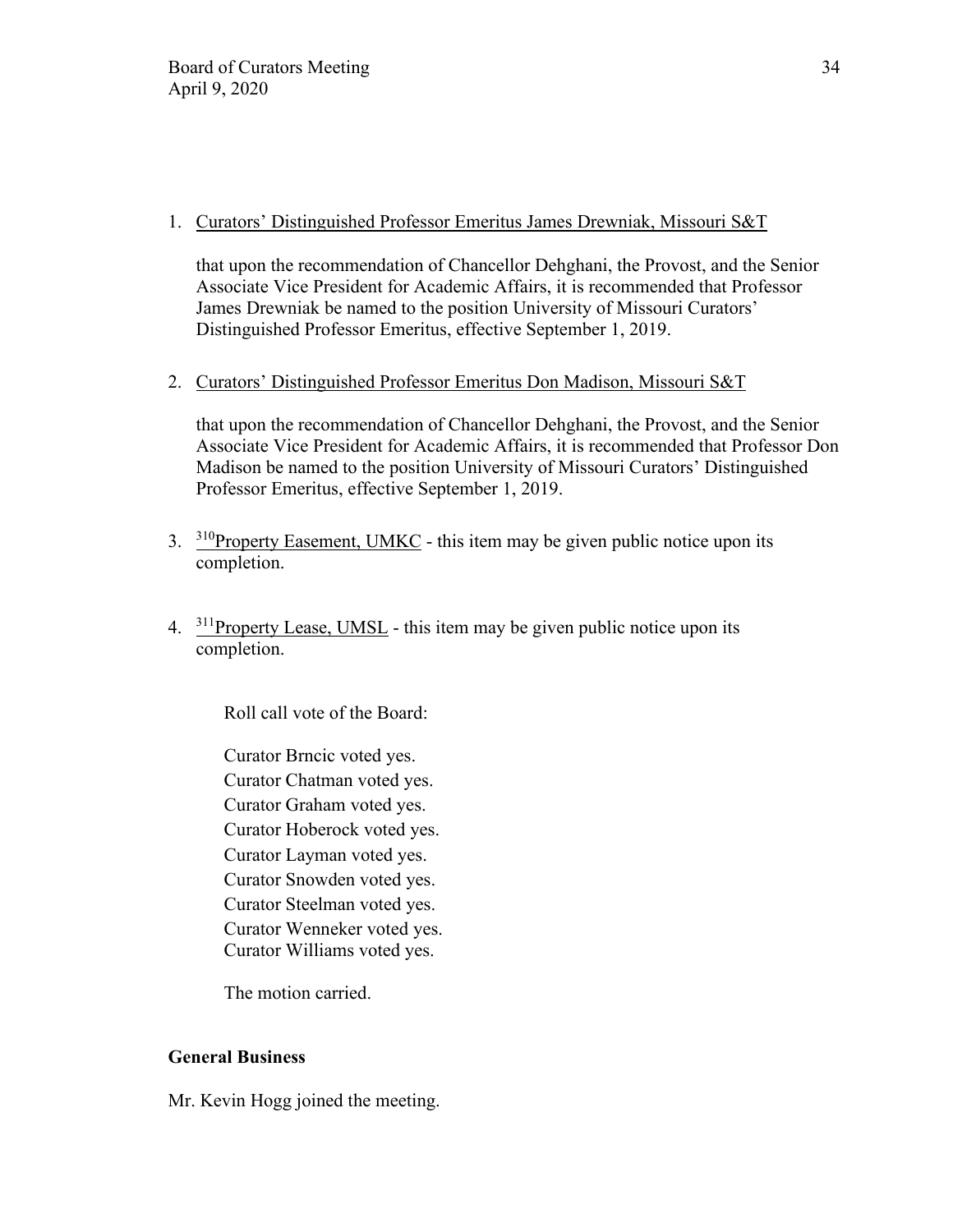$312$ Property Sale, UMSL – presented by Mr. Kevin Hogg. This item may be given public notice upon its completion.

Mr. Hogg excused himself from the meeting.

### Approval, Appointment Letter, Interim Chancellor MU, Dr. Mun Y. Choi -

It was moved by Curator Graham and seconded by Curator Williams, that:

the appointment letter confirming the appointment of Dr. Mun Choi to the position of Interim Chancellor of MU is approved on the same or substantially similar terms as set forth in the attached document, subject to approval by the General Counsel as to legal form.

Roll call vote of Board of Curators:

Curator Brncic voted yes. Curator Chatman voted yes. Curator Graham voted yes. Curator Hoberock voted yes. Curator Layman voted yes. Curator Snowden voted yes. Curator Steelman voted yes. Curator Wenneker voted yes. Curator Williams voted yes.

The motion carried.

### Second Amendment to Contract for Employment, Mun Y. Choi, President of the University of Missouri System

 It was moved by Curator Graham and seconded by Curator Wenneker, that the following recommendation be approved:

that the Curators of the University of Missouri enter into a Second Amendment to the Contract for Employment with Mun Y. Choi, President of the University of Missouri System, under the same or substantially similar terms as provided to the members of the Board of Curators by General Counsel Owens at the April 9, 2020 Board of Curators meeting.

Roll call vote of the Board: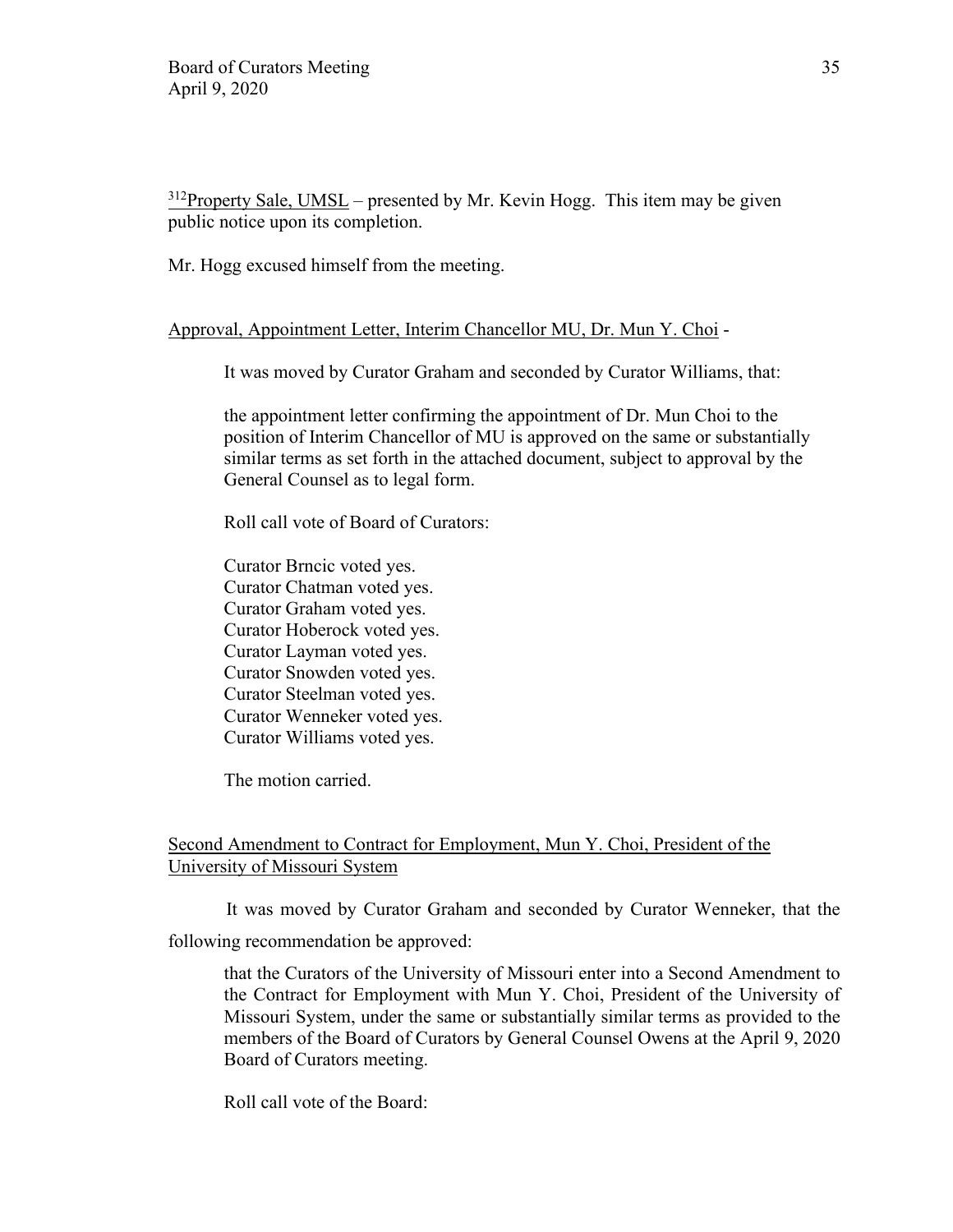Curator Brncic voted yes. Curator Chatman voted yes. Curator Graham voted yes. Curator Hoberock voted yes. Curator Layman voted yes. Curator Snowden voted yes. Curator Steelman voted yes. Curator Wenneker voted yes. Curator Williams voted yes.

The motion carried.

#### Conveyance of Guernsey Cows – presented by General Counsel Owens

 Upon the recommendation of MU CAFNR Dean Daubert, with the endorsement of President and Interim Chancellor Choi, it was moved by Curator Chatman and seconded by Curator Wenneker, that:

President and Interim Chancellor Choi and Dean Daubert are delegated the authority to convey the remaining herd of approximately 30 Guernsey cows, heifers and calves from MU to Northwest Missouri State University, with the transfer subject to the approval of General Counsel as to legal form.

Roll call vote of the Board:

Curator Brncic voted yes. Curator Chatman voted yes. Curator Graham voted yes. Curator Hoberock voted yes. Curator Layman voted yes. Curator Snowden voted yes. Curator Steelman voted yes. Curator Wenneker voted yes. Curator Williams voted yes.

The motion carried.

Appointment, Chancellor of University of Missouri – St. Louis, Dr. Kristin Sobolik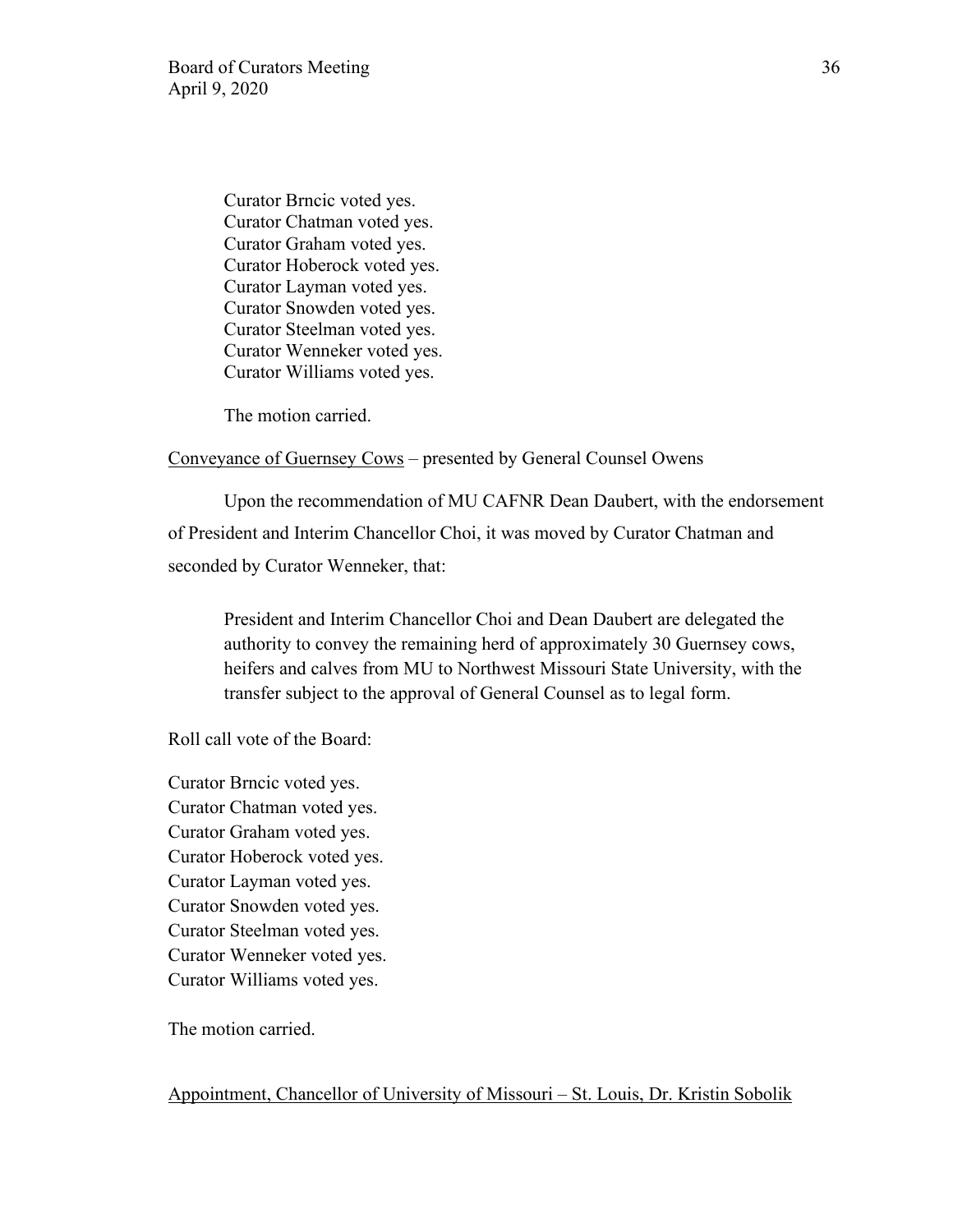Pursuant to Collected Rule and Regulation 320.020.A.4., it was recommended by

President Choi, moved by Curator Brncic and seconded by Curator Chatman, that:

President Choi's appointment of Dr. Kristin Sobolik as Chancellor of University of Missouri – St. Louis be approved under the same or substantially similar terms as those contained in the attached appointment letter, with the final agreement subject to approval by General Counsel as to legal form.

Roll call vote of the Board:

Curator Brncic voted yes. Curator Chatman voted yes. Curator Graham voted yes. Curator Hoberock voted yes. Curator Layman voted yes. Curator Snowden voted yes. Curator Steelman voted yes. Curator Wenneker voted yes. Curator Williams voted yes.

The motion carried.

President's Report on contracts and personnel – presented by President Choi

No action taken by the Board.

Litigation and General Counsel's Report – presented by General Counsel Owens

No action taken by the Board.

It was moved by Curator Williams and seconded by Curator Steelman that the Board of Curators meeting and committee meetings, April 9, 2020, be adjourned.

Roll call vote:

Curator Brncic voted yes. Curator Chatman was absent for vote. Curator Graham voted yes. Curator Hoberock voted yes.